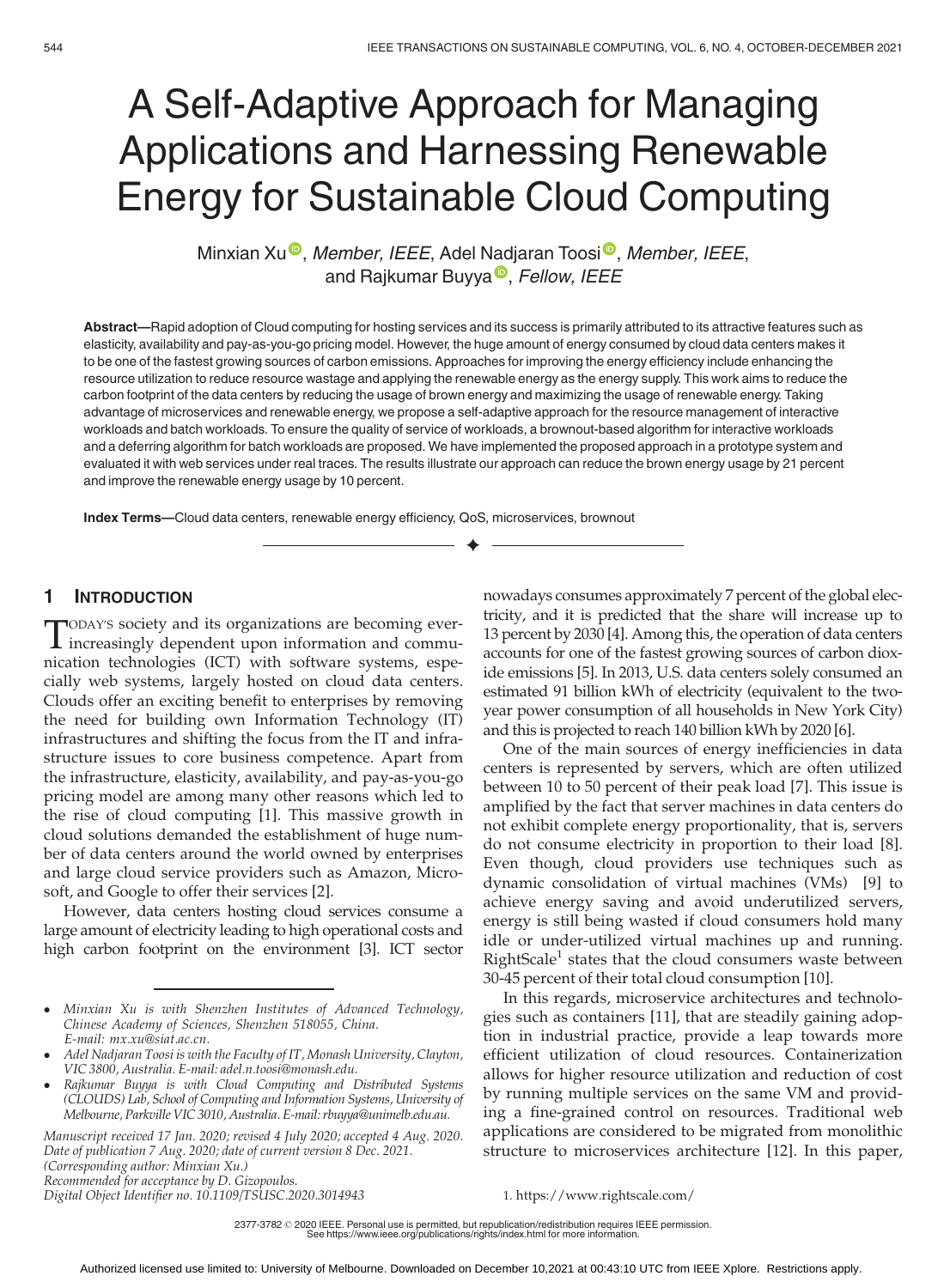we take advantage of container technology to reduce the energy consumption of the system.

Brownout [13] is a self-adaptive approach to manage resources and applications in cloud computing systems. With brownout, the optional parts of applications can be dynamically deactivated/activated according to the system status. A control knob, called dimmer, is applied to represent the degree that brownout should be performed on the application's optional parts. Brownout can also be utilized for the management of microservices to improve resource usage in data centers. However, generally, there are always trade-offs that should be balanced, e.g., balancing energy consumption and system performance.

Apart from self-contained microservices, renewable energy is another solution gaining momentum to address energy consumption concerns (i.e., the carbon footprint) of cloud computing. In response to the climate change concerns and economic stimulus, many research initiatives have been launched to promote renewable energy use to power cloud data centers in recent years [14], [15], [16]. Many cloud providers also work on this goal by generating their own renewable energy or drawing power from a nearby renewable power plant. For example, in January 2018, AWS achieved 50 percent renewable energy usage by investing in clean energy activities including a commercialscale wind farm in North Carolina.<sup>2</sup>

Renewable energy systems are shown to be extremely effective in reducing dependence on finite fossil fuels and decreasing environmental impacts. Currently, all modern inverters have interfaces to select the source of power for either grid or batteries. However, power generation using photovoltaic (PV) solar energy can only be done during the daytime and the amount of produced power depends on the weather and geographical location of the data center. A large solar power system with a sufficiently large battery setup to fully support workload is not economical. Therefore, we are looking into approaches to match energy consumption with the availability of renewable energy. In these approaches, cloud resource management systems need to support methods that allocate resources and schedule applications execution by preferring to finish them during the time when renewable energy is available while at the same time need to make sure that user QoS requirements are honored.

A fundamental problem of powering data centers with renewable energy sources is how to optimize the use of renewable energy. Powering data centers with renewable energy sources such as solar or wind is challenging as these sources of energy are non-dispatchable and are not always available due to their fluctuating nature. Thus, in this work, we aim to address this challenge through an optimization problem of maximizing renewable energy usage while minimizing the usage of brown energy.

In this work, we address the research problem as: by predicting the amount of renewable energy, determining when to use brownout for interactive workloads and when to defer batch workloads, when to consolidate VMs to fewer hosts and scale hosts to maximize the usage of renewable energy while ensuring the QoS of workloads. Based on the detailed survey [13], this research problem has not been addressed by previous work.

The key contributions of the paper are:

- Provide a perspective model for multi-level adaptive resource scheduling to manage workloads and renewable energy;
- Propose a self-adaptive approach for interactive workloads and batch workloads to ensure their QoS by considering the predicted renewable energy at Denver city;
- Implement a prototype system derived from the perspective model and the proposed approach on a small-scale testbed;
- Evaluate the performance of the self-adaptive approach in the proposed prototype system for web services.

The rest of the paper is organized as follows: Section 2 discusses the related work for managing energy in the cloud computing environment. Section 3 depicts the system model of our proposed approach, followed by modeling and problem statement in Section 4. The scheduling algorithm with renewable energy is introduced in Section 5. Section 6 provides the detailed information about the implementation of our prototype system, and Section 7 shows the evaluation results of our proposed approach under our prototype system. Finally, conclusions along with the future directions are given in Section 8.

# 2 RELATED WORK

In this section, we discuss related research in the context of the dominant energy efficient approaches based on resource scheduling, brownout approaches, cooling-aware data center energy management and resource scheduling with renewable energy.

## 2.1 DVFS and VM Consolidation

A large body of research on the energy efficiency of data centers has been dedicated to the optimization techniques to reduce the energy consumption of servers within a data center using technologies such as dynamic voltage and frequency scaling (DVFS) and VM consolidation [17], [18]. Liu et al. [19] proposed a heuristic algorithm for big data task scheduling based on thermal-aware and DVFS-enabled techniques to minimize the total energy consumption of data centers. Kim et al. [18] modeled real-time service as VM requests and proposed several DVFS algorithms to reduce energy consumption for the DVFS-enabled cluster. Cheng et al. [27] proposed a heterogeneity-aware task assignment approach to improve the overall energy consumption in a heterogeneous Hadoop cluster without sacrificing job performance. Teng et al. [20] presented a set of heuristic algorithms by taking advantage of DVFS and VM consolidation together for batch-oriented scenarios. Nguyen et al. [21] introduced a virtual machine consolidation algorithm with multiple usage prediction to improve the energy efficiency of cloud data centers.

Our work differs from these efforts in several perspectives: (1) none of these DVFS-based and VM consolidation approaches can function well if the whole system is overloaded; (2) none of them put the efforts to schedule the mixed type of workloads; (3) none of them applied the 2. <https://aws.amazon.com/about-aws/sustainability/> renewable energy to power their systems.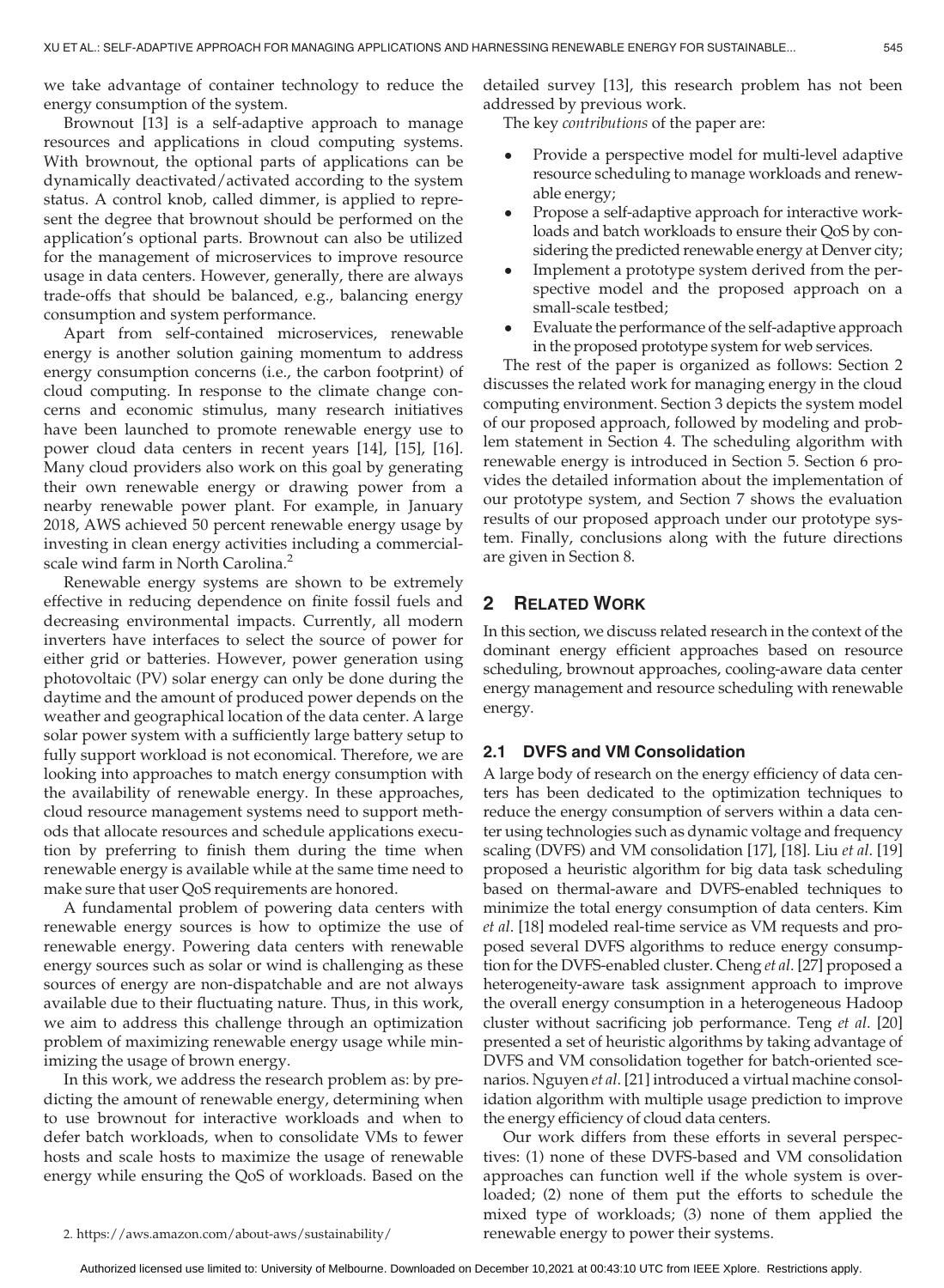## 2.2 Brownout

Xu et al. [13] proposed a survey and taxonomy on brownout-based approaches, which summarized the application of brownout in cloud computing systems for different optimization objectives. Tomas et al. [28] applied brownout to address the load balancing issues in clouds. Shahrad et al. [29] introduced a practical pricing model for brownout system and aimed to increase the utilization of the cloud infrastructure by incentivizing users to dampen their usage fluctuations. Trade-offs exist when it comes to applying brownout and deactivating microservices. For example, the trade-off between energy and revenue is investigated in [30]. In contrast, our optimization objective is managing the energy usage in cloud data centers.

Xu et al. [22], [31] presented brownout-based approaches to manage microservices and resources from the energy perspective. Hasan et al. [23] investigated the green energy and user experience trade-off in interactive cloud applications and proposed a controller to provide guarantees of keeping response time within the Service Level Agreement (SLA) range in the presence of green energy based on a brownoutenabled architecture. In contrast, this work advances the previous ones by: (1) managing the energy in a holistic way by considering multiple layers resource management, cooling power and mixed type of workloads; (2) incorporating renewable energy usage to reduce brown energy usage.

## 2.3 Holistic Management With Cooling

Due to the complexity of thermal modeling of data center operation, traditional approaches ignored the impacts of resource management techniques on the cooling power system of data centers. Recently, the holistic management of resources in which both computing and cooling energy are considered in the minimization of the overall consumption of energy has gained considerable attention from the community. Li et al. [24], for example, provided models capturing thermal features of computer room air conditioning (CRAC) unit of the data center and accordingly propose a VM scheduling algorithm to reduce data center energy consumption while it maintains the SLA violation in an acceptable range. In their work, resource scheduling happens on VM level and the workload type is batch. Al-Qawasmeh et al. [32] presented power and thermal-aware workload allocation in the heterogeneous cloud. They developed optimization techniques to assign the performance states of CPU cores (P-states) at the data center level to optimize the power consumption while ensuring performance constraints. Tang et al. [33] investigated the thermal-aware task scheduling for homogeneous HPC data center, which aims to minimize peak inlet temperature through task assignment, thus reducing the cooling power.

Unlike these efforts, our work considers the management of virtualized resources to optimize the resource usage. In addition, we consider the multiple layers resource scheduling and mixed types of workloads.

#### 2.4 Renewable Energy

Studies have been investigated in the literature that focused on the optimization of on-site renewable energy use in data centers. Goiri et al. [16] presented a prototype of a green data center powered with solar panels, a battery bank, and a grid-tie which they have built as a research platform. They also describe their method, called GreenSwitch, for dynamically scheduling the interactive and batch workload and selecting the source of energy to use. GreenSwitch aims to minimize the overall cost of electricity while respecting the characteristics of the workload and battery lifetime constraints. In contrast, while their work focused on the resource scheduling at the application level, our work is a multiple layers scheduling approach that considers the application, VMs, and hosts. We also model the applications to be fitted into the brownout feature. In addition, our renewable energy prediction model based on support vector machine differs significantly from their model in which solar energy was predicted based on the last epoch.

Liu et al. [25] also focused on shifting workloads and matching renewable energy supply and demand in the data center. They schedule non-critical IT workload and allocates IT resources within a data center according to the availability of renewable power supply and the efficiency of the cooling system. They formulated the problem as a constrained convex optimization and aim to minimize the overall cost within the data center. Different from the optimization of the overall costs, we aim to optimize the energy perspective. Another difference is that we can optimize the power consumption by scheduling both interactive workloads and batch workloads, while [25] only optimizes the scheduling of batch workloads without optimizing interactive workloads.

To optimize onsite renewable energy use, in our previous work [26], we focused on microservices management problem as finite Markov Decision Processes (MDP). Similar to this work, the proposed method dynamically switches off non-mandatory microservices of the application to strike a balance between the workload execution and brown energy consumption. Following a greenness property value, it also suggests in what capacity the battery power should be consumed in each time slot. Different from that work, we consider joint management of both interactive workloads and batch workloads. We also cover the entire stack of resource scheduling including microservices, VMs and physical hosts. In addition, we test our system in a real testbed, while [26] only conducts simulation.

The current paper contributes to the growing body of work in the related area. Table 1 summarizes the comparison among the related work based on the key techniques, energy model, workload types and resource scheduling layers. Given the contributions of existing work, it is important to highlight the key difference between our proposed work and prior work. To be best of our knowledge, our work is the first to jointly manage interactive workloads based on brownout and batch workloads based on deferral approach. Prior work have only included one of these features. We also consider multiple layers resource scheduling based on microservices management, VM scheduling and host scaling with real testbed, which enables to form a truly integrated resource management.

# 3 SYSTEM MODEL

In this section, we propose a system model for adaptive resource scheduling as shown in Fig. 1. We consider both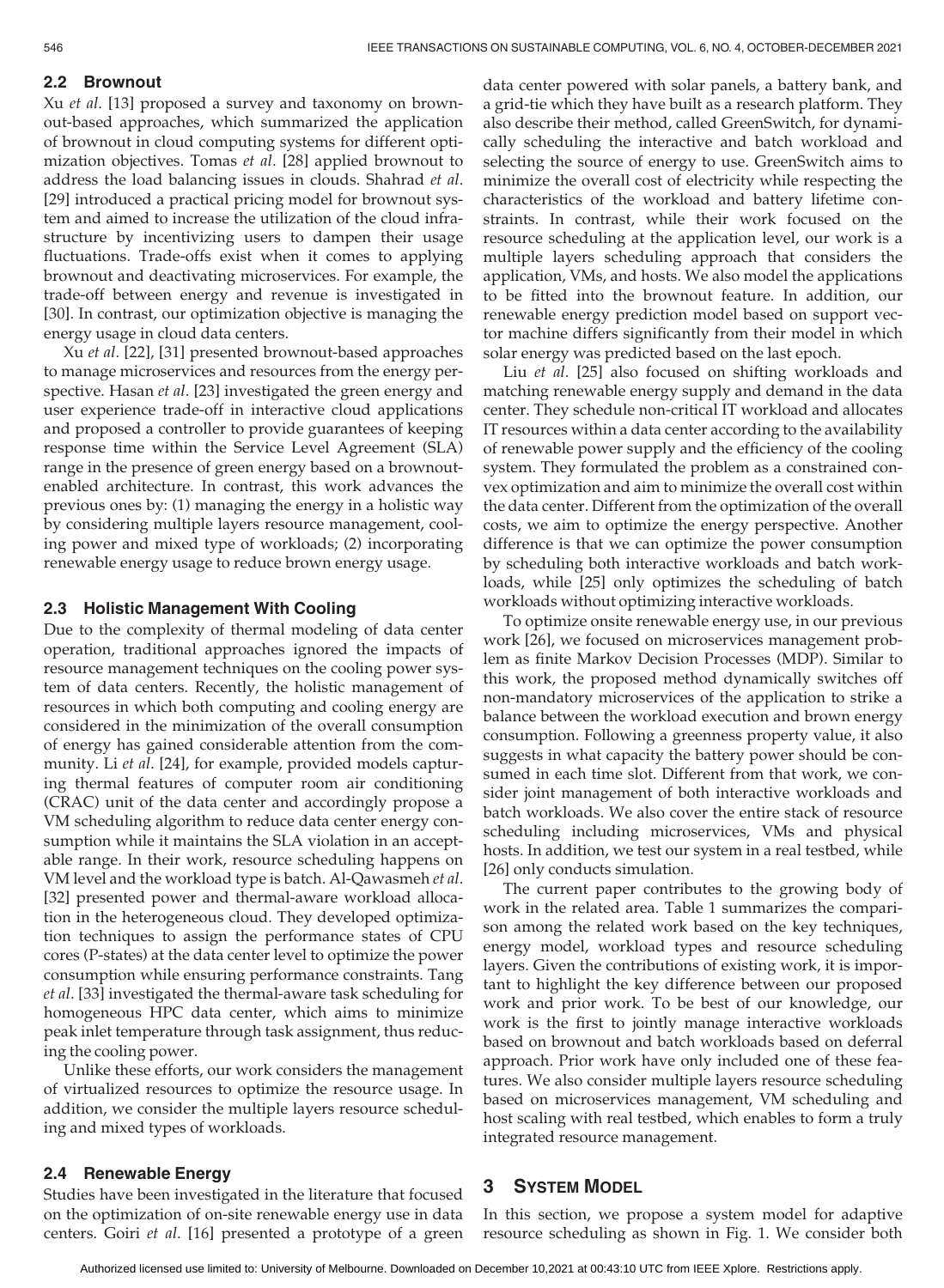| Approach               | Technique   |                  |                     |          | <b>Energy Model</b> |                 |                       | Workloads Type |       | <b>Resource Scheduling Layer</b> |                |
|------------------------|-------------|------------------|---------------------|----------|---------------------|-----------------|-----------------------|----------------|-------|----------------------------------|----------------|
|                        | <b>DVFS</b> | VM Consolidation | <b>Host Scaling</b> | Brownout | <b>Brown Energy</b> | Renewable Enegy | <b>Cooling Energy</b> | Single         | Mixed | Single Layer                     | Multiple Layer |
| Beloglazov et al. [17] |             |                  |                     |          |                     |                 |                       |                |       |                                  |                |
| Kim et al. [18]        |             |                  |                     |          |                     |                 |                       |                |       |                                  |                |
| Liu et al. [19]        |             |                  |                     |          |                     |                 |                       |                |       |                                  |                |
| Teng et al. [20]       |             |                  |                     |          |                     |                 |                       |                |       |                                  |                |
| Nguyen et al. [21]     |             |                  |                     |          |                     |                 |                       |                |       |                                  |                |
| Xu et al. [22]         |             |                  |                     |          |                     |                 |                       |                |       |                                  |                |
| Hasan et al. [23]      |             |                  |                     |          |                     |                 |                       |                |       |                                  |                |
| Li et al. [24]         |             |                  |                     |          |                     |                 |                       |                |       |                                  |                |
| Beloglazov et al. [9]  |             |                  |                     |          |                     |                 |                       |                |       |                                  |                |
| Goiri et al. [16]      |             |                  |                     |          |                     |                 |                       |                |       |                                  |                |
| Liu et al. [25]        |             |                  |                     |          |                     |                 |                       |                |       |                                  |                |
| Xu et al. [26]         |             |                  |                     |          |                     |                 |                       |                |       |                                  |                |
| Our Approach           |             |                  |                     |          |                     |                 |                       |                |       |                                  |                |

TABLE 1 Comparison for Related Work

interactive workloads and batch workloads in the application layer and consider green and brown energy together in the energy supply layer.

In the users layers, users submit their service requests to the system. The users can define QoS constraints for the submitted requests, such as budget and deadline. The submitted requests are forwarded to the application layer. From the service providers' viewpoint, these workloads generated by users are processed by the applications hosted in the cloud infrastructure.

We consider two types of applications: the interactive application (such as web application), and batch application. The interactive application should be executed as soon as possible to ensure the QoS. We consider the interactive application to support brownout, thus the microservices of the interactive applications can be identified as optional or mandatory. The optional ones can be deactivated to save resource usage, if deemed necessary. For the batch application, the workloads can be deferred for execution if their deadline is ensured.

Applications provided by service providers to offer services for users are managed by the application hosting engines, such as Docker [34] or Apache Tomcat. Applications can be deployed on either virtualized platform (virtual resources) or cloud infrastructure (physical resources). The host application engine can be container-based management platforms, e.g., Docker Swarm [35], Kubernetes [36] or Mesos [37], which provide management of container-based applications. The application containing multiple microservices can be deployed on multiple VMs. The virtualized platform manages the virtualized resources, for example, the Virtual Machines managed by VMware [38]. As for the resource allocation and



Fig. 1. Perspective model.

provisioning in cloud infrastructure, they can be managed by infrastructure management platform, e.g., OpenStack [39]. Multiple VMs can be deployed on multiple hosts.

The bottom layer is the energy supply layer, which provides the mixed of energy sources for powering the system. The brown energy comes from a coal-based thermal power plant, which has high carbon footprint. The green energy comes from the renewable energy, such as solar power.

To support the resource provision, monitor and allocation in the system, a controller is required based on Monitor, Analyze, Plan, Execute and Knowledge (MAPE-K) architecture model and fits into the feedback loop of the MAPE-K process, which has modules including Monitor, Analyze, Plan and Execute to achieve the adaptation process in cloud computing system [40], [41]. Sensors and Actuators are used to establish interactions with the system. Sensors gather the information from different levels in the system, including application hosting engine, virtualized platform, cloud infrastructure, and energy usage. The sensors can be the devices attached to hardware, e.g., power meter. The collected information is provided to the Monitor module.

The Analyze module analyzes the received information from the Monitor module, and the Plan module makes decisions for applying scheduling policies, in which the scheduling policies are implemented. According to the decisions, the Execute module schedules resources via actuators on the application hosting engine and the virtualized platform to enable/disable optional microservices in interactive applications or defer the workloads of batch applications to be supplied by renewable energy. These operations can be fulfilled via the Application Programming Interfaces (APIs) provided by the application hosting engine or the virtualized platform.

The Knowledge pool in MAPE-K model is applied to store the predefined objectives (energy efficiency or SLA constraints) and trade-offs (e.g., trade-offs between energy and SLA). The rules in Knowledge pool, such as SLA rules, can be updated according to resource scheduling algorithms. The Knowledge pool also contains models like predicting the supplied amount of renewable energy, which can be used by scheduling algorithms. .

In the following sections, we will introduce our proposed approach and the prototype system that is derived from this perspective model.

### 4 PROBLEM MODELING

In this section, we will discuss our modeling and optimization problem, including the power consumption model, workloads model, and optimization objectives.

Authorized licensed use limited to: University of Melbourne. Downloaded on December 10,2021 at 00:43:10 UTC from IEEE Xplore. Restrictions apply.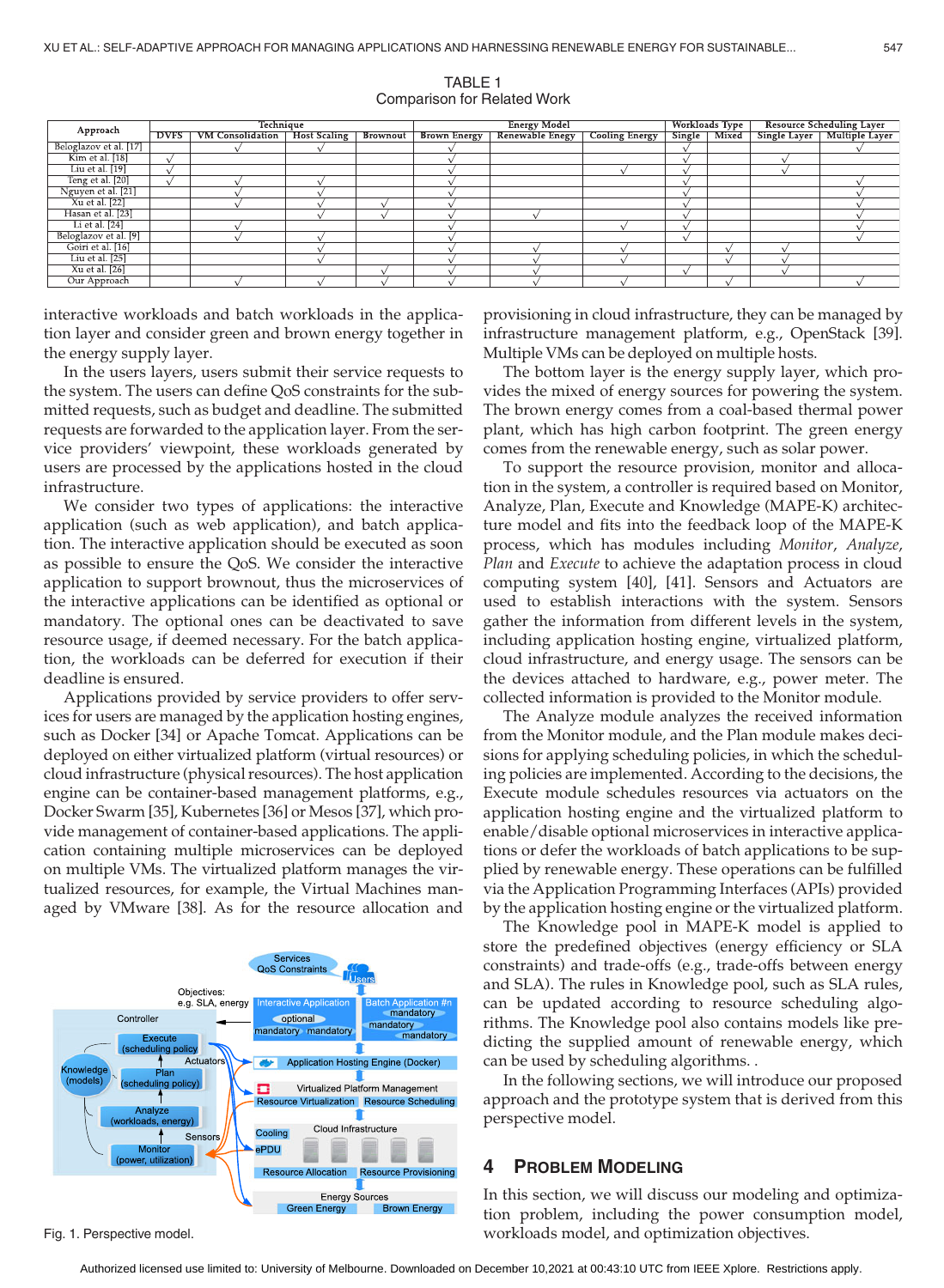### 4.1 Power Consumption

#### 4.1.1 Server Power Consumption

The server power model is derived from [42], which is based on the average CPU utilization.<sup>3</sup> As we consider multiple layers scheduling, the utilization of hosts, VM and microservices are modeled

$$
P_i^s = \begin{cases} P_i^{idle} + \theta_t \sum_{j=1}^{w_i} U_{i,j}^{vm} \times P_i^{dynamic} & , w_i > 0 \\ 0 & , w_i = 0 \end{cases}
$$
 (1)

where  $P_i^s$  is the power consumption of the host *i* in the data center, which is composed of two parts: the idle power  $P_i^{idle}$ and dynamic power  $P_i^{dynamic}$ . The dynamic power part is related to the VM utilization on the host. If there is no VM running on the host, it means the host can be switched into the low power mode (S-State) and consume low energy. The  $w_i$ represents the number of VMs deployed on host  $i$ .  $U_{i,j}^{vm}$  represents the utilization of *jth* VM on host *i*. The  $\theta_t$  is the dimmer value of brownout at time interval  $t$ , which represents the percentage of resource utilization provisioned to the active microservices. For instance, if  $\theta_t = 0.8$ , it means 20 percent utilization will be reduced by deactivating microservices. The dimmer value is calculated based on the number of overloaded hosts and more details will be given in Section 5.2.

The utilization of VM is the sum of microservices utilization running on the VM, which is modeled as

$$
U_{i,j}^{vm} = \sum_{k=1}^{A_j} U_{j,k}^{ms},
$$
 (2)

where the *ms* is the id of microservice and  $A_j$  is the number of microservices. Since CPU computation is main power consumption component of servers, in our server model, we mainly focus on the power draw by the CPU utilization.

#### 4.1.2 Cooling Power Consumption

We consider the data center thermal control is managed by Computer Room Air Condition (CRAC) system. The system contains multiple CRAC units, which transfer cold air to the hosts to reduce hotspots. Based on server power consumption and cooling efficiency, we can calculate the power consumed  $P_i^c$  by cooling equipment for host *i* as

$$
P_i^c = \frac{P_i^s}{CoP(T_{sup})}.
$$
\n(3)

There are some complex cooling models [43], while they are beyond the scope of this paper. We use the model from HP lab data center [44] as follows:

$$
CoP(T_{sup}) = 0.0068T_{sup}^2 + 0.0008T_{sup} + 0.458.
$$
 (4)

The *CoP* is a function to estimate the cooling efficiency of cold air supply temperature  $T_{sup}$  provided by cooling equipment, which is related to the target temperature that room is aimed to be maintained. The total power draw by the server part and the cooling part can be represented as

3. In this work, we consider the CPU utilization as the main source of resource consumption.

 $P_i = P_i^s + P_i^c$  $\sum_{i}^{c}$ . (5)

The total power of data center with  $k$  servers

$$
P_t = \sum_{i=1}^k P_i.
$$
\n
$$
(6)
$$

### 4.2 Workloads Model

In this work, we consider two types of workloads: (1) interactive workloads and (2) batch workloads. The interactive workloads are response time sensitive, thus these workloads should be executed immediately with the response time specified in the SLA, while the batch workloads can be deferred for execution as long as the deadline is satisfied.

Based on the different characteristics of these workloads, we assume that there are  $M$  interactive workloads, and the amount of interactive workload  $m$  at time  $t$  is denoted as  $a_m(t)$ , and consumes resource  $u_m$ . This is a general model and the amount of workloads can be derived from analytical models (e.g., M/M/k) or realistic traces. Thus, the demanded resources of interactive workload m at time t are  $a_m(t) \times u_m$ . Based on M/GI/1/PS model, the demanded resources can have a relationship with the target response time  $rt_m$  as  $\frac{1}{\mu_m - \lambda_m(t)/(a_m(t)\times u_m)} \leq rt_m$ , where  $\lambda_m(t)$  is the arrival rate and  $\mu_m$  is the mean service rate. Thus, the minimum resources for interactive workloads to satisfy  $rt$  is:  $a$  (*t*)  $\times u$  =  $\frac{\lambda_m(t)}{\lambda_m(t)}$ interactive workloads to satisfy  $rt_m$  is:  $a_m(t) \times u_m = \frac{\lambda_m(t)}{\mu_m - 1/rt_m}$ .

We also assume that there are  $N$  types of batch workloads, type *n* batch workloads have total demand  $B_n$ . Let  $b_n(t)$  denote the amount of type n batch workloads at time interval *t*, with start time  $S_n$ , execution time  $E_n$ , and deadline  $D_n$ , consuming resource amount  $u_n$ . We use  $b_n(t)$ <sup>'</sup> to denote the original amount of batch workloads, the actual amount of workloads should add the workloads deferred from the previous time slot and minus the workloads that will be deferred to the next time slot. We use  $\gamma_n^{t-1}$  and  $\gamma_n^t$  to present the percentage of deferred workloads at time interpresent the percentage of deferred workloads at time interval t and  $t-1$  for type n batch workloads. Then we have  $b_n(t) = \gamma_n^{t-1} \times b_n(t-1) + b_n(t)' - \gamma_n^t \times b_n(t)'$ .<br>Therefore the total CPI resource demand

Therefore, the total CPU resource demands at  $t$  are

$$
d(t) = \sum_{m} a_m(t) \times u_m + \sum_{n} b_n(t) \times u_n.
$$
 (7)

The value of  $d(t)$  should be  $0 \leq d(t) \leq D$ , in which D is the maximum CPU resource capability of the system. To be noted, rather than constant,  $d(t)$  is varied based on our proposed scheduling policy, for instance, CPU resource provisioned to interactive workloads can be adjusted by brownout mechanism (Equation (1)) and the batch workloads can be deferred based on system status (Equation (7)).

## 4.3 Optimization Objectives

We assume the scheduling period as  $T$ , and the time interval at which we schedule resources is denoted as  $t$ . We assume the available renewable energy at time  $t$  is  $R_t$ , which can be predicted by prediction approaches, e.g., machine algorithms. As the server power and cooling power is related to workloads, we use  $d(t)^{T}$  to denote the power consumption resulted from the workload execution on servers, and  $c(d(t))$  represents the cooling power resulted from the

Authorized licensed use limited to: University of Melbourne. Downloaded on December 10,2021 at 00:43:10 UTC from IEEE Xplore. Restrictions apply.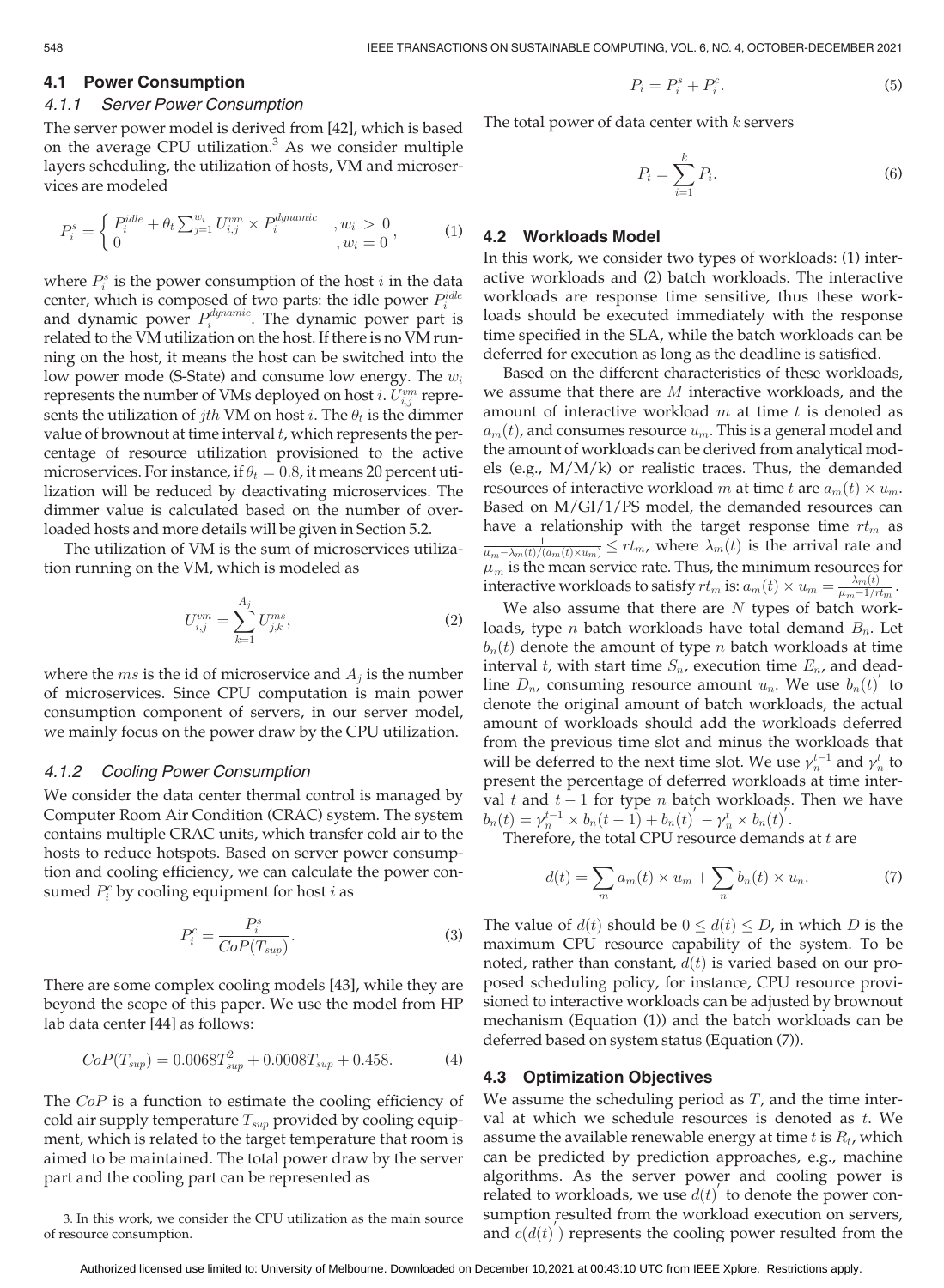workloads, thus  $P_t = d(t)' + c(d(t)').$  Our optimization objective is modeled as

$$
\min \sum_{t} (\max(P_t - R_t, 0))
$$
  
s.t.  $0 \le d(t) \le D, \forall t$   
 $0 \le \theta_t \le 1, \forall t$  (8)

$$
b_n(t) = \gamma_n^{t-1} \times b_n(t-1) + b_n(t)' - \gamma_n^t \times b_n(t)', \forall t
$$
  

$$
\sum_t b_n(t) \leq B_n, \forall n,
$$

where aims to minimize the usage of brown energy by maximizing the usage of renewable energy. Our proposed solution makes schedule decisions of each time interval slot for interactive workloads and batch workloads based on the availability of renewable energy. Meanwhile, the constraints including maximum capacity  $D$  in the system, dimmer value  $\theta_t$ , maximum total demand of batch workloads should be satisfied. As this optimization objective is convex in  $d(t)$ , so it can be solved efficiently.

| <b>Input:</b> host utilization $U_i^t$ , utilization thresholds $TU_{up}, TU_{low}$<br><b>Output:</b> brown energy usage $\sum_{t} (max(P_t - R_t, 0))$<br>1: $n_o^t = \sum_k (U_i^t > TU_{up})$<br>2: for $t \leftarrow 0$ to T do<br>3: if $n_o^t > 0$ then<br>// take actions to minimize $\sum_t (max(P_t - R_t, 0))$<br>$S_i \leftarrow$ brownout algorithm for interactive workloads<br>4:<br>$T_i^D \leftarrow$ deferring algorithm for batch workloads<br>5:<br>6:<br>else if $U_{awa}^t < TU_{low}$ then<br>// take actions to minimize $n_a$<br>7:<br>run VM consolidation algorithm<br>8:<br>run host scaling algorithm<br>else<br>9:<br>process iteractive workloads in normal mode<br>porcess batch workloads in normal mode<br>end | Algorithm 1. Green-Aware Scheduling Algorithm |  |  |  |  |
|--------------------------------------------------------------------------------------------------------------------------------------------------------------------------------------------------------------------------------------------------------------------------------------------------------------------------------------------------------------------------------------------------------------------------------------------------------------------------------------------------------------------------------------------------------------------------------------------------------------------------------------------------------------------------------------------------------------------------------------------------|-----------------------------------------------|--|--|--|--|
| 10:<br>$13:$ end                                                                                                                                                                                                                                                                                                                                                                                                                                                                                                                                                                                                                                                                                                                                 |                                               |  |  |  |  |
|                                                                                                                                                                                                                                                                                                                                                                                                                                                                                                                                                                                                                                                                                                                                                  |                                               |  |  |  |  |
|                                                                                                                                                                                                                                                                                                                                                                                                                                                                                                                                                                                                                                                                                                                                                  |                                               |  |  |  |  |
| 11:                                                                                                                                                                                                                                                                                                                                                                                                                                                                                                                                                                                                                                                                                                                                              |                                               |  |  |  |  |
|                                                                                                                                                                                                                                                                                                                                                                                                                                                                                                                                                                                                                                                                                                                                                  |                                               |  |  |  |  |
|                                                                                                                                                                                                                                                                                                                                                                                                                                                                                                                                                                                                                                                                                                                                                  |                                               |  |  |  |  |
|                                                                                                                                                                                                                                                                                                                                                                                                                                                                                                                                                                                                                                                                                                                                                  |                                               |  |  |  |  |
|                                                                                                                                                                                                                                                                                                                                                                                                                                                                                                                                                                                                                                                                                                                                                  |                                               |  |  |  |  |
|                                                                                                                                                                                                                                                                                                                                                                                                                                                                                                                                                                                                                                                                                                                                                  |                                               |  |  |  |  |
|                                                                                                                                                                                                                                                                                                                                                                                                                                                                                                                                                                                                                                                                                                                                                  |                                               |  |  |  |  |
|                                                                                                                                                                                                                                                                                                                                                                                                                                                                                                                                                                                                                                                                                                                                                  |                                               |  |  |  |  |
|                                                                                                                                                                                                                                                                                                                                                                                                                                                                                                                                                                                                                                                                                                                                                  |                                               |  |  |  |  |
|                                                                                                                                                                                                                                                                                                                                                                                                                                                                                                                                                                                                                                                                                                                                                  |                                               |  |  |  |  |
|                                                                                                                                                                                                                                                                                                                                                                                                                                                                                                                                                                                                                                                                                                                                                  |                                               |  |  |  |  |
|                                                                                                                                                                                                                                                                                                                                                                                                                                                                                                                                                                                                                                                                                                                                                  |                                               |  |  |  |  |
|                                                                                                                                                                                                                                                                                                                                                                                                                                                                                                                                                                                                                                                                                                                                                  | 12:                                           |  |  |  |  |
|                                                                                                                                                                                                                                                                                                                                                                                                                                                                                                                                                                                                                                                                                                                                                  |                                               |  |  |  |  |
|                                                                                                                                                                                                                                                                                                                                                                                                                                                                                                                                                                                                                                                                                                                                                  |                                               |  |  |  |  |

# 5 SCHEDULING WITH RENEWABLE ENERGY

In this section, based on the problem modelling, we introduce our proposed scheduling algorithm with renewable energy for both interactive workloads and batch workloads.

## 5.1 Green-Aware Scheduling Algorithm

To schedule the interactive and batch workloads in an energy efficient manner by considering renewable energy, we propose a Green-aware scheduling algorithm, which is shown in Algorithm 1. During the observation period  $T$ , at each time interval  $t$ , the algorithm will first identify the number of overloaded hosts (line 1). If the overloading situation exists, the algorithm will manage the interactive workloads and batch workloads with different algorithms: brownout algorithm for interactive workloads (Algorithm 2) and deferring algorithm for batch workloads (Algorithm 3) to minimize brown energy usage (lines 4-5). These two algorithms will do the actions including deactivating microservices and

deferring workloads to achieve the brown energy usage objective. Here we assume the interactive workloads utilize more CPU utilization than the batch workloads, so the interactive workloads are processed earlier to achieve better scheduling effects. If the system is not overloaded and the average utilization is below the underutilized threshold (line 6), the algorithm will apply VM consolidation algorithm derived from [17] (line 7) that consolidates VMs to the hosts that produce the minimum incrementation of energy consumption, and apply host scaling algorithm (Algorithm 4) to change the number of active hosts  $n_a$ . The motivation is that the idle servers will be switched into the low power mode to save energy (lines 7-8). If the system is running at the normal status, then the workloads will be executed in the normal fashion.

## Algorithm 2. Brownout Algorithm for Interactive **Workloads**

| <b>Input:</b> time interval t, the number of overloaded hosts $n_{o}^{t}$ , the |
|---------------------------------------------------------------------------------|
| percentage of utilization from batch workloads $\epsilon$ , and                 |
| the starting time and end time of the available renew-                          |
| able energy $t_r^s$ , $t_r^e$                                                   |
| <b>Output:</b> deactivated microservices $S_i$                                  |
| 1: for host i in the host list do                                               |
| if $t < t_r^s \parallel t > t_r^e$ then<br>2:                                   |
|                                                                                 |
| $\theta_t = \sqrt{\frac{n_o^t}{n}}$<br>3:                                       |
| $U_i^r = \theta_t \times U_i^t$<br>4:                                           |
| if $U_i^t > TU_{up}$ then<br>5:                                                 |
| // take actions to minimize $ U_i^r - U(S_i) $                                  |
| find deactivated microservices $S_i$ on host i<br>6:                            |
| 7:<br>deactivate the microservices                                              |
| 8:<br>end                                                                       |
| 9:<br>else                                                                      |
| if $R_t < P_t$ then<br>10:                                                      |
| $\theta_t = \frac{1}{1-\epsilon} \times \sqrt{\frac{R_t}{P_t}}$<br>11:          |
| $U_i^r = \theta_t \times U_i^t$<br>12:                                          |
| // take actions to minimize $ U_i^r - U(S_i) $                                  |
| find deactivated microservices $S_i$ on host i<br>13:                           |
| deactivate the microservices<br>14:                                             |
| 15:<br>end                                                                      |
| 16:<br>end                                                                      |
| 17: end                                                                         |
|                                                                                 |

## 5.2 Brownout Algorithm for Interactive Workloads

The pseudocode of the brownout algorithm for interactive workloads is shown in Algorithm 2. The algorithm schedules resources differently according to whether the renewable is available or not. The starting time and end time of available renewable energy are denoted as  $t_r^s$  and  $t_r^e$  respectively. 1) During the time when renewable energy is not available (line 2), the brownout is triggered, and the dimmer value is generated. The dimmer value  $\theta_t$  is computed based on the severity of overloads in the system (line 3). With the dimmer value, the expected utilization reduction  $U_i^r$  on host  $i$  is computed (line 4). Then the algorithm selects a set of microservices  $S_i$  to deactivate, thus the utilization is reduced. The difference between the expected utilization reduction  $U_i^r$  and the sum of utilization of selected microservices  $U(S_i)$  is minimized (lines 6-7). In lines 6-7, to minimize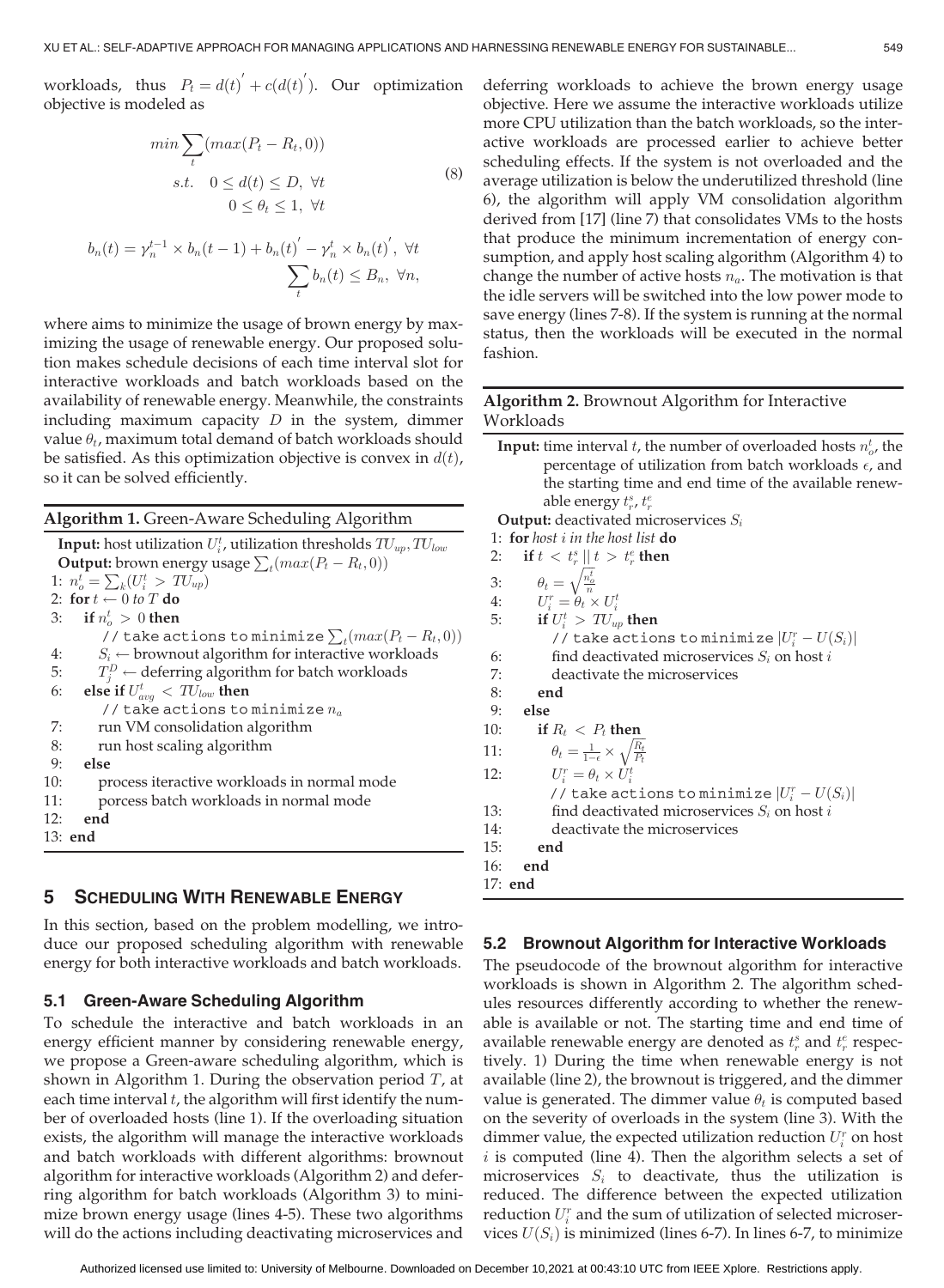the difference, the microservices selection process sorts the microservices according to their utilization in a list, and finds the sublist which has the utilization that is closest to  $U_i^r$ . To be noted, the selection process will only search for the optional microservices, which means if there are not enough or no optional microservices for deactivation, only the available or no microservices will be selected. 2) When the renewable energy is available but less than the total required energy, the brownout is also triggered (line 10). The dimmer value is calculated based on the renewable energy  $R_t$  and required energy  $P_t$  as noted in line 11. Then the remaining steps are the same as in the first part of Algorithm 2, which finds the microservices and deactivates them (same as in lines 6-7). 3) When sufficient renewable energy is available, brownout will not be triggered.

## 5.3 Deferring Algorithm for Batch Workloads

Algorithm 3 shows pseudocode for processing the batch workloads. The batch workloads are executed when their start time  $S_i$  is coming (line 1). The workloads are processed based on the time period that the workloads are in. For the workloads which have the start time before the renewable energy start time  $t_r^s$ , the objective is to defer their execution to the time when the renewable energy is available while ensuring their deadlines (lines 2-12). 1). If the deadline is before  $t_r^s$ , it means the workload cannot be deferred to be processed by renewable energy, so the workload can be executed at  $t$  (lines 3-4). If the workload can be deferred, the algorithm defers its time with  $T_n^d$ , then the algorithm updates the workloads at time  $td$ , which equals to  $t + T_n^d$ . The deferred time  $T_n^d$  should satisfy the constraint, e.g., not failing the deadline, and the renewable energy is enough at td. If the constraints are satisfied, the algorithm updates the predicted power consumption at  $td$ . 2). When the start time of the workload is during the time when renewable energy is available and sufficient, the workload is executed; otherwise, the workload will be deferred (lines 13-23). Similar to the first part of Algorithm 3, the deferred time  $td$  also needs to satisfy the constraints in Equation (8). 3) When the time is after  $t_r^e$ , it means the renewable energy is not available any more, therefore, the workloads are executed as soon as possible to comply with the deadlines (line 25).

## 5.4 Host Scaling

We use a modified host scaling algorithm from [45] by considering renewable energy as shown in Algorithm 4. With profiling data, we configure the threshold of requests that leads to overloads, in which the average response time violates the predefined constraints. The predicted number is calculated based on the number of requests in recent time slots derived from the prediction approach in [31]. The algorithm calculates the difference  $n'$  between the number of required servers and actual servers. 1). When more servers are needed, then it adds  $n'$  servers into the system (lines 3-4). If the renewable energy is still enough, then it tries to scale more servers into the system to improve the QoS (lines 5-8). 2). If servers are already enough, then remove  $|n'|$  servers from system to reduce energy. 3). If  $n^{'}$  is 0, then it means no host scaling is required.

## Algorithm 3. Deferring Algorithm for Batch Workloads

**Input:** batch workload  $b_n(t)$  with start time  $T_n$ , execution time  $E_n$ , deadline  $D_n$ , and the starting time and end time of the available renewable energy  $t_r^s$ ,  $t_r^e$ **Output:** deferred time  $T_n^d$ 

1: for  $t = T_n$  in  $b_n(t)$  do<br>2: if  $0 < t < t^s$  then 2: if  $0 < t < t_r^s$  then 3: if  $D_n < t_r^s$  then 4: execute  $b_n(t)$ <br>5: **else** else 6: defer  $T_n^d$  time for execution 7:  $td = t + T_n^d, \forall td \leq D_n - E_n, td > t_r^s$ 8:  $d(td) = \sum_{m}^{\infty} a_m(td) + \sum_{n} b_n(td)$ 9:  $R'_{td} > P'_{td}$  $10:$  $T'_n = td$ 11:  $\qquad \qquad \text{update } P'_{td}$ 12: end 13: else if  $t_r^s \le t \le t_r^e$  then 14: if  $R_t > P_t$  then<br>15: execute  $b_n(t)$ execute  $b_n(t)$ 16: else 17: defer  $T_n^d$  time for execution 18:  $td = t + T_n^d, \forall td \leq D_n - E_n$ 19:  $d(td) = \sum_{m}^{n} a_m(td) + \sum_{n}^{n} b_n(td)$  $20:$  $t_d > P_{td}$ 21:  $T'_n = td$ 22:  $\qquad \qquad \text{update } P_{td}'$ 23: end 24: else 25: execute  $b_n(t)$ 26: end 27: end

| Algorithm 4. Hosts Scaling Algorithm |  |
|--------------------------------------|--|
|--------------------------------------|--|

```
Input: number of hosts n in data center, number of requests
when host is overloaded num_{thr}, predicted number of
requests n \hat{u}m(t) at time t.
```
**Output:** number of active hosts  $n_a$ 

1:  $n_a \leftarrow \lceil n \hat{u} m(t) \div num_{thr} \rceil$ 2:  $n' \leftarrow n_a - n$ 3: if  $n' > 0$  then 4: Add  $n'$  hosts 5: while  $P_t \le R_t$  do 6: Add another host 7: update  $P_t$ 8: end 9: else if  $n' < 0$  then 10: Remove  $|n'|$  hosts // $|n'|$  $\frac{1}{\ln^n}$  is the absolute value of  $n^r$ 11: else 12: no host scaling 13: end

14: return  $n_a$ 

## 5.5 Renewable Energy Prediction

In practice, green data centers with onsite solar installations or wind farms are powered by electricity generated from the renewable source while they are backed up with the Grid (they use inverters that automatically switch energy source based on the availability). In some other potential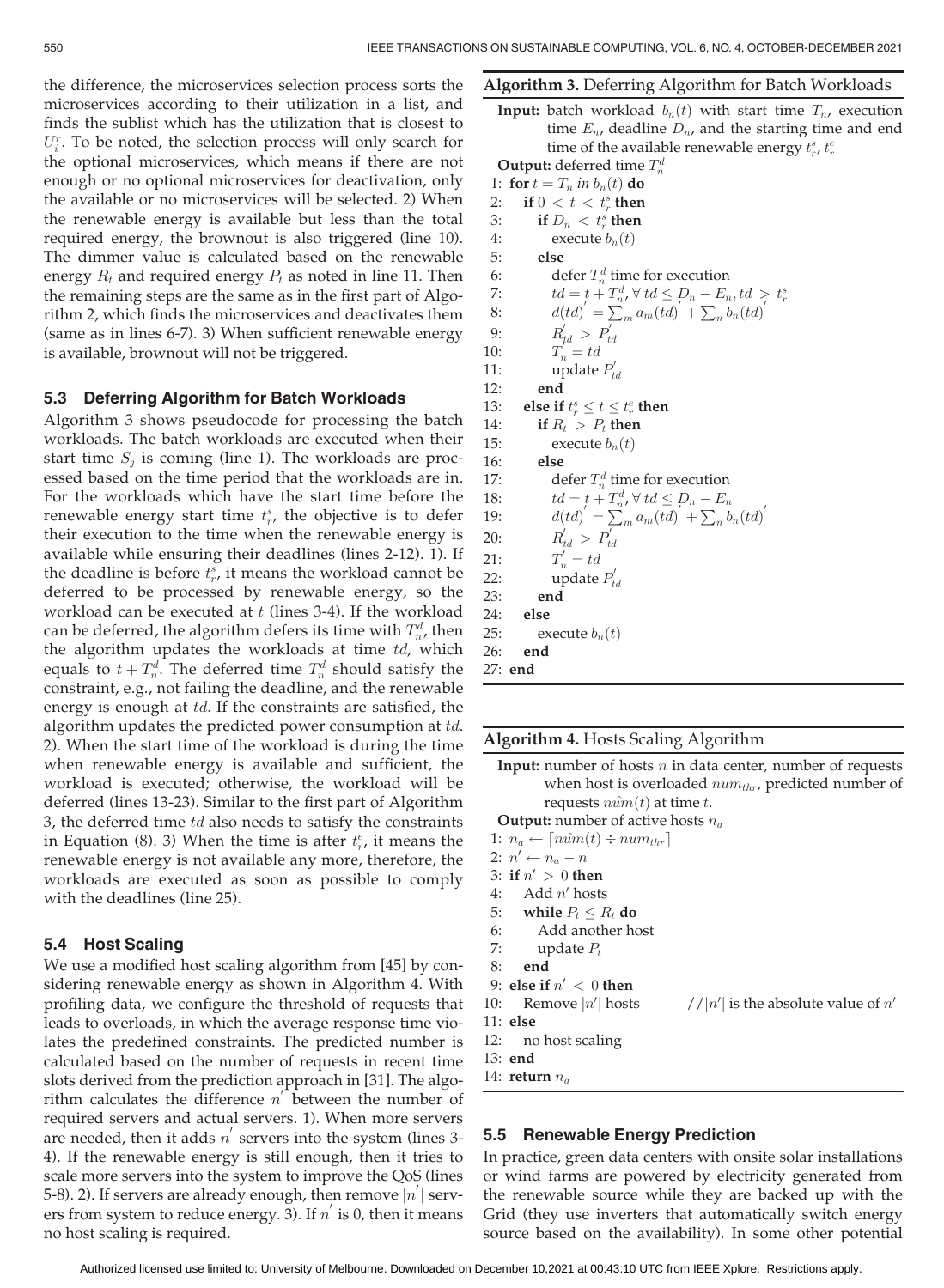

Fig. 2. Denver solar radiation.

scenarios, they are just connected to the Grid and pay for electricity generated from renewable energy sources. In both scenarios, physical servers (electricity consumers) are oblivious to energy sources. Therefore, in this work, we assumed that servers use electricity generated from renewable energy sources without compromising reality and precision. As per our assumption, if renewable energy is insufficient or not available, Grid (Brown) electricity will be used.

We focus on the solar energy as it is one of the most common sources of renewable energy. We use Support Vector Machine (SVM) to predict the solar irradiation or PV power output for the availability of renewable energy, which is a machine learning approach that has been applied to data analysis successfully. In the studies related to solar irradiation prediction [46], [47], SVM has been used to forecast and train the solar radiance model.

Since we do not have the access to the hourly solar irradiance at Melbourne City, in this paper, we use the historical data from NREL Solar Radiation Research Laboratory.<sup>4</sup> The solar panels of the Laboratory are located at Denver, Colorado, US (Latitude 39.742<sup>o</sup> North, Longitude 105.18<sup>o</sup> West), which has a similar weather to Melbourne instead. We use the hourly-based solar irradiance data from September 1 2018 to November 1 2018. SVM prediction approach has two phases: the training phase and testing phase. 80 percent data is used for the training phase, and 20 percent data is used for the testing phase. Once the process is finished, the test data and prediction results are compared to calculate the error rate. We use the SVM R toolbox for our purpose.

The obtained results are shown in Fig. 2. It shows that the SVM-based approach can achieve the values close to actual ones. In the testing phase, the coefficient of determination  $(R<sup>2</sup>)$  is 0.763 and correlation coefficient (*r*) is 0.873. The selected parameters for SVM are regularization parameter  $C = 4$  and Kernel bandwidth  $\epsilon = 0$ . In the experiments section, we applied this trained model to predict solar irradiance. The solar irradiance can be easily calculated with the conversion efficiency of solar panels, e.g., 20 percent. We assume all solar irradiance will be available as power energy. We use this trained model to predict the available renewable energy in advance for the observation period  $T$ , e.g., one day.

# 6 PROTOTYPE SYSTEM IMPLEMENTATION

To realize our system model in Section 3 and evaluate our proposed approach, we configure our testbed to develop a prototype system. Fig. 3 shows the implemented architecture

4. [https://midcdmz.nrel.gov/srrl\\_bms/](https://midcdmz.nrel.gov/srrl_bms/)



Fig. 3. System architecture and underlying software components of prototype system.

of our prototype system. Cloud resource management platform and microservices management platform have been developed and widely used for years, thus, in this work, we design and implement our prototype based on these mature platforms.

Cloud IaaS resource management platform, OpenStack, is responsible for managing cloud resources, including CPU, memory, and bandwidth. The monitored data of resources is collected by status collector and can be used for resource provisioning and optimization. The microservice management platform, Docker Swarm, is responsible for managing service images, monitoring service resource utilization and managing the service life cycles. Other Docker APIs can also be used to run operations on services. These two platforms are mapped to the Virtualized Platform Management layer and Application Hosting Engine layer respectively in the system model in Fig. 1.

Based on the two management platforms for cloud resources and services, Self-Adaptive (SA) controller is designed to manage and monitor both of them to achieve the multiple level resource scheduling, which is mapped to the Controller component in Fig. 1. When requests are submitted to the system, like interactive workloads or batch workloads, the resource allocator in SA controller manages cloud resource management platform and service management platform simultaneously to accept and process requests by providing the requested amount of resources. Apart from allocating resources to requests, the resource allocator can also optimize resource utilization. For instance, brownout can be triggered to deactivate optional microservices to reduce resource utilization. The service provider can also configure the available resource scheduling policies for the energy efficiency purpose.

Authorized licensed use limited to: University of Melbourne. Downloaded on December 10,2021 at 00:43:10 UTC from IEEE Xplore. Restrictions apply.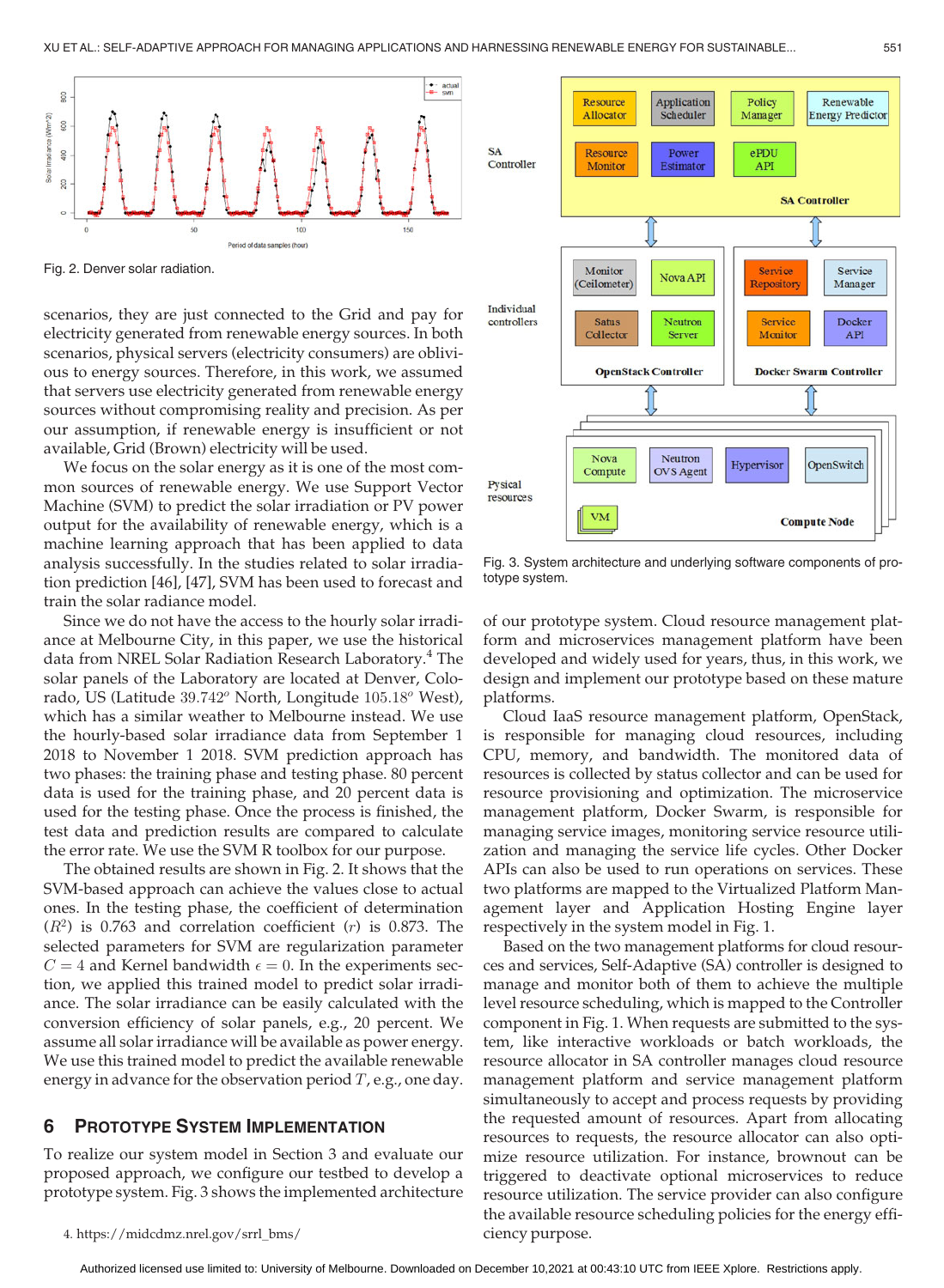To provision and optimize the resources by means of resource allocator, the resource monitor needs to collect the resource usage at different levels, including services utilization, VMs utilization, and hosts utilization. To minimize the overheads of frequently monitored data collection, the collection time intervals should be well configured by the service provider. For instance, the brownout mechanism can be checked every five minutes as the brownout costs are not high, while the VM migration and host scaling operations can be executed with longer time intervals, e.g., one hour.

In the following subsections, we introduce the implementation of our prototype system in details.

## 6.1 Implementation

To implement our prototype system, we take advantage of the OpenStack cloud resource management platform and Docker Swarm service management platform. The system is implemented with Java, OpenStack, Docker Swarm, Ansible, Eaton Power Distribution Units (ePDU) API. Our prototype system uses these open source tools to provide a selfadaptive approach to optimize, manage and provision resources for different types of workloads.

OpenStack platform is used to manage hosts and VMs. The hosts in OpenStack are called compute nodes and are running with Nova Compute Node component to connect the hypervisor and OpenStack controller. VMs are managed by Nova API to create, migrate and remove VM instances. The Neutron OVS Agent and OpenVSwitch are providing services related to the network.

Docker Swarm Platform manages the service provided by service providers. The images of services are stored in the service repository component, which can fetch the images from remote to local. The services are managed by the service manager via Docker APIs, including creation and deletion. The status of services are monitored by a service which monitors service utilization and liveness.

Our prototype system is based on these services to manage the resources and services to handle the requests. Below, we introduce the details of the components in our prototype.

Resource Allocator. It interacts with OpenStack controller via OpenStack APIs and Docker Swarm Controller via Docker APIs. It manages the physical resources on compute nodes, and these physical resources can be used for creating and deploying VMs on the nodes. Resource Manager knows the amount of resource that is used or remaining on each compute node, like the number of cores, memory, and storage. When creating a VM instance, it can also specify the instance capacity (CPU, memory, operation system and etc.) as well as other information related to VMs, such as location, images of VMs and IP address. The virtual network in a compute node is also managed by Resource Manager that uses the Neutron component, which is deployed on each compute node.

Resource Monitor. It is used to monitor the running status of the whole system from different levels, including hosts, VMs and services. We use OpenStack Ceilometer and Gnocchi components to measure the data at the host and VM level. Ceilometer is responsible for monitoring the utilization of resources of VMs and then sends the collected data to Gnocchi to aggregate the data for all the hosts. We use Docker APIs to collect the resource utilization of services deployed on VMs. Apart from monitoring the resource utilization, we also use ePDU APIs to monitor the power consumption of hosts. With these monitored data, other components, like Power Estimator and Policy Manager can use these data to make decisions, which will be introduced later.

Application Scheduler. We design our main controls in the Application Scheduler component. When requests are submitted by users, the Application Scheduler decides which requests in the batch workloads should be deferred, which microservice should be temporarily deactivated by brownout mechanism, which VM should be migrated to another host and which host should be switched to the low power mode. With the retrieved data from the Resource Monitor component, these decisions are made with the policies in the Policy Manager. After the decisions are made, Resource Provisioner exploits Resource Manager to allocate the resources to VMs, services, and requests.

Power Consumption Estimator. To achieve our objective of managing energy and support our scheduling policies, we have a power consumption estimator to predict the power consumption at a specific time period. For example, for the batch workloads, we proposed a deferring algorithm, thus we need to estimate the power consumption at the deferred time period to calibrate our algorithm. We use the workloads model shown in Equation (7) to estimate the workloads and then convert it to the total energy consumption based on the model in [25].

Policy Manager. It contains the implemented scheduling policies in our prototype, e.g., Algorithms 1, 2, 3, and 4. The Policy Manager component uses the retrieved data from Resource Monitor, and makes decisions based on system status. For example, a VM is migrated from an underutilized host to other hosts, thus the idle host can be switched to the low power mode to save power consumption; when the renewable energy is not sufficient and the system is overloaded, to ensure the QoS of service, brownout can be triggered to relieve the overloaded situation. The customized workloads processing policy, VM migration policy and host scaling policy can also be implemented for the policy manager.

ePDU API. Eaton Power Distribution Units<sup>5</sup> is an effective power management and monitoring device. It has outlets that allow electric devices to be connected to it. It also provides the features to read the power consumption of hosts as well as turn on/off the outlets remotely. We implemented Python scripts based on ePDU APIs to read the power data at per second rate to support part of the functions in Resource Monitor. Our scripts can also operate the hosts remotely by turning on/off the power supply to hosts to support the decision in Policy Manager. For example, a host needs to be scaled out if the whole system is underutilized; or hosts should be scaled in to support more requests.

Renewable Energy Predictor. For supporting our renewable energy experiments, we implement a renewable energy predictor that predicts the renewable energy at Denver city based on the historical data. As introduced in Section 5.5, our prediction models show that it can achieve a high accuracy. The data based on this component can also be incorporated into the scheduling policy.

5. <https://powerquality.eaton.com/ePDUG3/>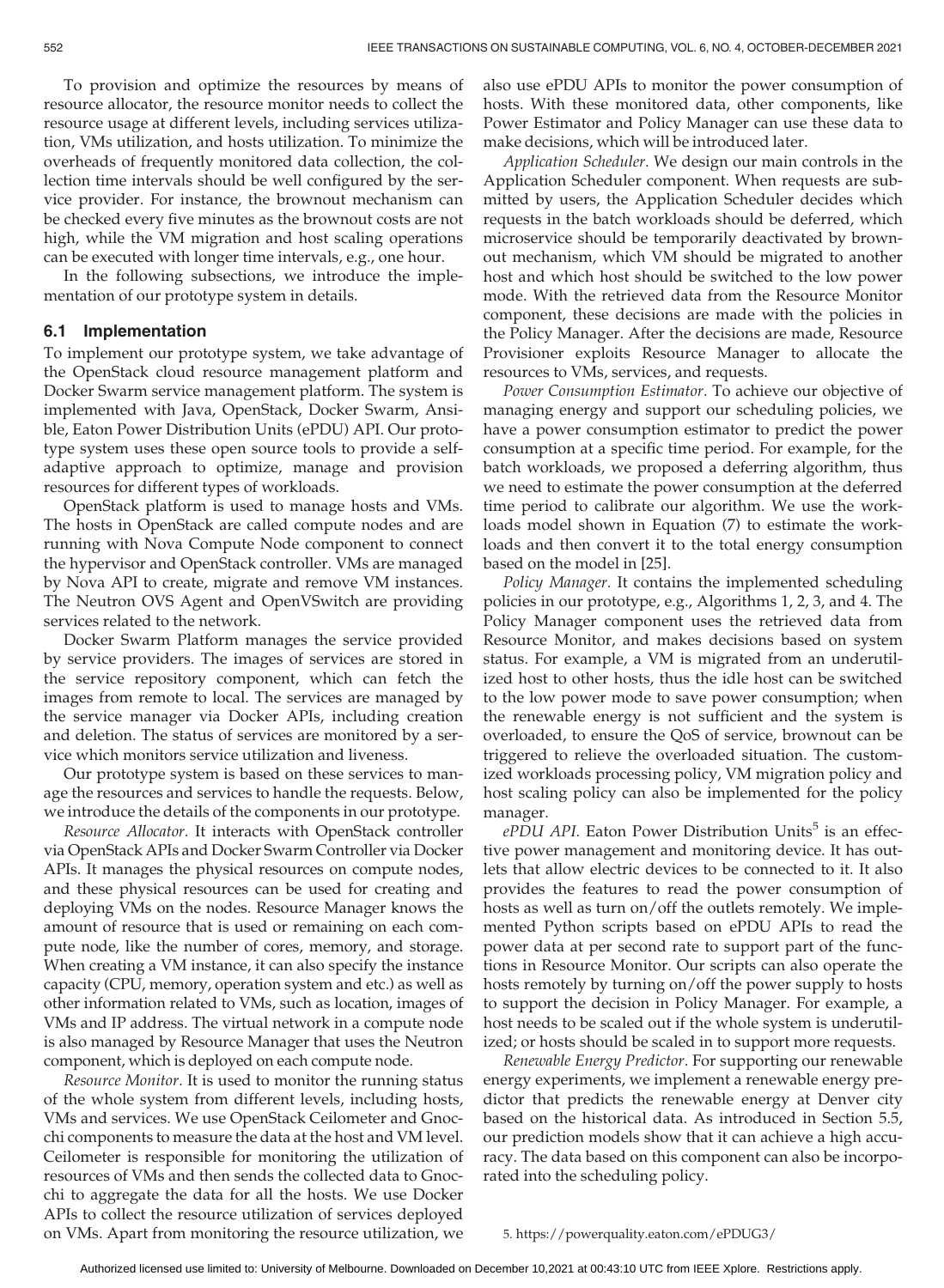TABLE 2 Machines Specification

| Machine                                                                                    |                              |                           |               |                                                                                            | CPU Cores Memory Storage Idle Power Full Power |
|--------------------------------------------------------------------------------------------|------------------------------|---------------------------|---------------|--------------------------------------------------------------------------------------------|------------------------------------------------|
| $3 \times$ IBM X3500 M4<br>$4 \times$ IBM X3200 M3<br>$2 \times$ Dell OptiPlex 990 3.4 GHz | $2 \text{ GHz}$<br>$2.8$ GHz | 12<br>$\overline{4}$<br>4 | 16 GB<br>8 GB | 64 GB 2.9 TB 153 Watts 230 Watts<br>199 GB 60 Watts 150 Watts<br>399 GB 26 Watts 106 Watts |                                                |

## 7 PERFORMANCE EVALUATION

To evaluate the performance of our proposed approach, we conduct experiments in our implemented prototype system. We first present the environment settings in Section 7.1, and then introduce the workload and application settings in Sections 7.2 and 7.3. The results are demonstrated and discussed in Section 7.4.

#### 7.1 Environmental Settings

In our experiments, the upper utilization threshold  $TU_{up}$ and lower utilization threshold  $TU_{low}$  are configured as 80 and 20 percent respectively, as these values have been evaluated in our previous work [17], [31] that they can achieve good trade-offs between energy consumption and QoS than other values. For example, configuring the upper utilization threshold to be lower than 80 percent can trigger brownout too frequently, while the upper utilization threshold with 90 percent or higher can hardly trigger brownout. We also configure the scheduling time interval as 5 minutes and the whole scheduling period as one day.

Hardware. We utilize a micro data center of Melbourne CLOUDS lab as testbed. Our data center consists of 9 heterogeneous servers. Table 2 shows the capacity specification of the servers and their energy consumption information. To monitor the power consumption of individual machines, we use two ePDUs and all the servers are connected to them. Apart from the power monitor, the ePDUs also enable us to switch on/off power outlets connected with individual server remotely through the network. The total maximum power of the IT equipment in our system is 1.27 kWh for 8 hosts (one IBM X3500 M4 machine is regarded as the OpenStack control node and is not considered).

We assume our system is equipped with 1.63 kW PV panel, $6$  which has 30 percent more power than the maximum power of hosts, as the cooling part normally consumes about 20 to 30 percent of server energy if the target temperature is 25 degree [14]. This cooling power consumption percentage is validated in the prototype system in [16]. We consider to control the data center temperature as 25 degree, according to Equation (4),  $T_{sup} = 25$ , then we get  $CoP(T_{sup}) = 4.728$ . In the following experiments, we use this value to compute the power from the cooling equipment, e.g., if the hosts consume 10 kWh, then the cooling part is 2.11 kWh.

Software. The operating systems of the servers are CentOS Linux Distribution. We use OpenStack [39] to support our cloud platform and manage the VMs. One of our most powerful machines is selected as our controller node, and other nodes are acting in the same role. In VM instances, we deploy Docker [48] containers to provide services in the form of



Fig. 4. Workloads distribution.

microservices and use Docker Swarm to manage the containers cluster. Some other required software, like Java, Ansible are also installed in the VMs.

#### 7.2 Workloads

To make the experiments as realistic as possible, we use real traces from Wikipedia and Facebook. For the interactive workloads, we use the real trace from Wikipedia requests on 2007 October 17 to replay the workload of Wikipedia users. The trace includes data on requests time stamp and their accessed pages. We filter the requests based on per second rate and generate the requests rate. The original request rate is around 1,500- 3,000 per second. We use 10 percent of the original requests and these requests can consume up to 43 percent cluster utilization.

For the batch workloads, we use the traces collected in October 2009 by Facebook for applications that are executed under Hadoop environment.<sup>7</sup> Referring to [16], we configure the map phase of each job takes 25-13000 seconds, and the reduce phase takes 15-2600 seconds. The deadline for processing jobs is generated based on uniform distribution with  $\mu = 6$  hours and  $\sigma = 1$  hour in  $N(\mu, \sigma^2)$ . We also assume the workloads consume the maximum of cluster utilization as 27 percent as same as in [16].

Fig. 4 shows the one-day normalized resource utilization trace of the aforementioned workloads. We can clearly see the variance of utilization demand of both interactive and batch workloads, thus the workloads can be managed to fit into the availability of green energy. For instance, at hour 7, if the green energy is not sufficient to supply the all the workloads, then some batch workloads can be deferred to a later time when more green energy is available.

#### 7.3 Application

We use the Weave  $\text{Shop}^8$  web application that is implemented with containers as the application to process the interactive workloads derived from Wikipedia traces. The Weave Shop is a web-based shopping system for selling socks online and has multiple microservices, including user microservice to handle user login, user database microservice for user information storage, payment microservice to

<sup>7.</sup> https://github.com/SWIMProjectUCB/SWIM/wiki/Workloadsrepository<br>8. See

<sup>6.</sup> The total power of PV panels can be increased by adding more panels.

https://github.com/microservices-demo/microservicesdemo for more details.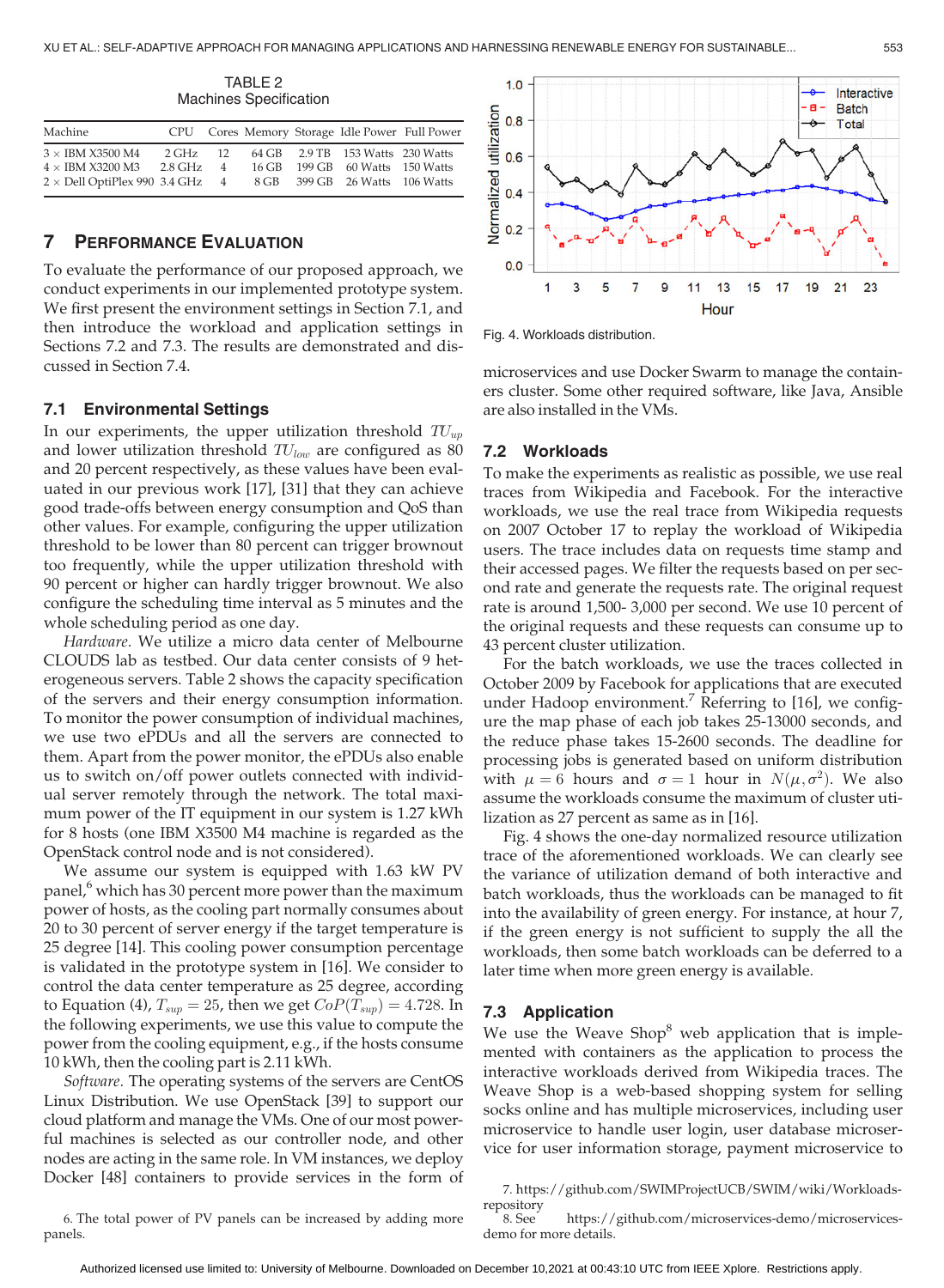

Fig. 5. Results of (a) baseline HS (b) proposed approach GSA.

process transactions, front-end microservice to show the user interface, catalog microservice for managing item for sale etc. As these microservices are implemented independently, they can be deployed and controlled without impacting other microservices. The application is deployed by a configuration file, and 30 percent of the microservices are configured to be optional, e.g., the recommendation engine. The generated workload is communicated to the mandatory microservices (e.g., the font-end microservices) to measure the response time. The microservices are deployed on the cluster with multiple VMs. The head node of the cluster is deployed with a gateway microservice in Weave Shop that is responsible for distributing the interactive workloads to different microservices deployed on multiple VMs. The application and VMs are deployed on the hosts with dynamically adjusted.

## 7.4 Results

To evaluate the benefits of our proposed approach for renewable energy usage, we perform the comparison of our proposed Green-aware and Self-adaptive approach (GSA) and a state-of-the-art baseline algorithm (HS), which applies VM consolidation based on Modified Best Fit Decreasing algorithm [17] that consolidates VMs to the hosts that produce the minimum energy incrementation, and host scaling [45] that dynamically adds/removes hosts in system based on profiling and workloads prediction.

Fig. 5a shows the baseline energy consumption of interactive workloads, batch workloads and cooling during the observed time period (one day). The blue line shows the actual renewable power production. We consider the day in autumn time for Denver city. In this season, the day-length is about 12 hours, which is shorter than the summer time but longer than the winter time. In the investigated day, the system is consuming brown energy at night time from hour 0:00 to hour 5:00 and hour 18:00 to hour 24:00. The solar energy is available at daytime during hours 6:00 to 17:00. Even with taking advantage of VM consolidation and host scaling, the solar energy consumption of the system is not fully utilized. For example, at hour 11:00, the total energy consumption of the system is about 1400 Wh, while the available solar energy is more than 1500 Wh.

Fig. 5b demonstrates the energy consumption of GSA approach by using Algorithms 1, 2, 3, and 4. The blue line still shows the actual renewable power production, but the decision making is happening based on our SVM prediction

model. We can observe that the power consumption of the batch workloads during 0:00 to 8:00 has been reduced, which results from the deferring operations: batch workloads are deferred to the time when solar energy is available, e.g., hour 6:00. Some batch workloads are still executed during hours from 0:00 to 8:00 due to the deadline constraints, which cannot be deferred to the time when renewable energy is available. Thus, we can find that the brown energy usage during 0:00 to 8:00 has been reduced compared in Fig. 5a. For example, at hour 1:00, the total power is reduced from 1221 to 815 Watts.

During the time when solar energy is available, GSA approach has improved the usage of renewable energy, in which the energy consumption follows the line the of predicted renewable energy. For instance, at hour 11:00, the usage of solar energy is increased from 1387 Wh to 1544 Wh compared with Fig. 5a.

We also note that the power consumption during the time when brown energy is the only source of power supply, the energy is also reduced, which exploits the brownout mechanism to reduce the energy consumption. For instance, the power at hour 18:00 is decreased from 1391 Watts to 1195 Watts.

Combining the results in Figs. 5a and 5b, we conclude that the GSA approach can improve the usage of renewable energy and reduce the usage of brown energy. To be noted, we choose the time in autumn for our experiments, as the renewable energy production in autumn is close to the time in spring, and these two seasons can represent renewable energy production about half a year. As for summer time, the day-length is extended, e.g., from hour 5:00 to hour 20:00, which means the workloads can have more possibilities to be deferred rather than being executed as soon as possible, and thus the utilization of renewable energy can be further improved. However, in the winter time, the daylength is reduced, e.g., only from hour 7:00 to 16:00. In this season, the utilization of renewable energy is not as good as in the autumn and summer seasons.

The average response time and cumulative distribution function (CDF) of response time for interactive workloads in our proposed approach and baseline are illustrated in Fig. 6. The average response time of GSA is 403.4 ms, which is less than 80 percent of the HS (513.1 ms). In GSA approach, the results also show that 95 percent requests are responded in 900 ms, and 99 percent requests are responded within 1000 ms second. While in the HS approach, only 91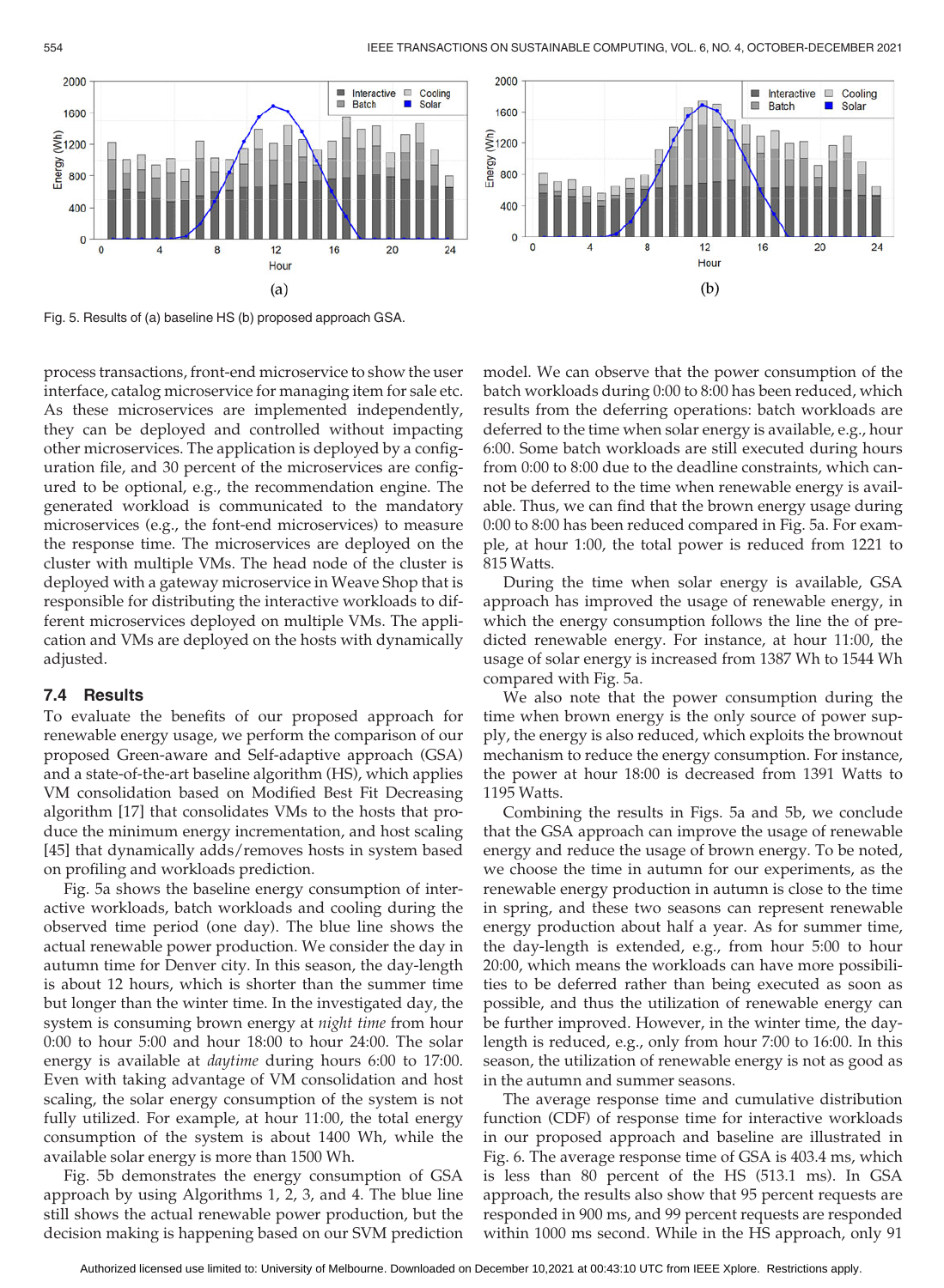

Fig. 6. Comparison of response time for interactive workloads. Fig. 7. Comparison of number of active hosts.

percent requests are responded within 1000 ms. It shows that GSA approach reduces brown energy usage while ensuring the QoS. The reason is that the brownout approach can relieve the overloaded situation, thus ensuring the response time.

To illustrate the reason for power reduction by GSA approach, Fig. 7 compares the active hosts during the observed time period between the HS and GSA approaches, as switching the idle hosts into the low power mode is the most effective way to save power. The results demonstrate that GSA approach uses fewer hosts during the time period when renewable energy is not sufficient, e.g., hours from 0:00 to 8:00 and 18:00 to 24:00, while when the renewable energy is available, more hosts are scaled in to utilize more renewable energy, such as the time from 10:00 to 15:00. In this way, the power of all the active hosts is reduced and the usage of renewable energy is improved. Fig. 7 also shows the type of active hosts in HS and GSA approaches. Based on the results, we can notice that the deactivation and activation are mainly operated on machines type of IBM X3200 M3 and Dell OptiPLex 990, which have less capacity than IBM X3500 M4 as shown in Table 2. The main reason is that these two types of hosts can host fewer VMs than IBM X3500 M4, and the VMs can be more easily consolidated to other machines. Therefore, after consolidation, the idle hosts can be switched to the low power mode.

Fig. 8a demonstrates the comparison of brown and renewable energy usage. During the night time (0:00 to 5:00 and 18:00 to 24:00), both approaches only use brown energy. Benefiting from proposed algorithms, our approach reduces the brown energy usage by 28 percent from 13.9 kWh to 10.8 kWh. During the daytime (6:00 to 17:00), both renewable energy and brown energy are used in two approaches. GSA approach consumes 5 percent more total energy in the daytime, while it uses 10 percent more renewable energy than the baseline from 9.9 KWh to 10.9 KWh. In total power usage comparison, the brown energy usage is reduced 21 percent, and the renewable energy usage is improved 10 percent.

To further investigate the impacts on different configurations, we conduct another two experiments by changing the deadline of batch workloads and the availability of renewable energy. Due to the page limitation, we only demonstrate the results of different types of power usage like in Fig. 8a.

Longer Deadlines of Batch Workloads: we generate the deadline for processing jobs as uniform distribution with  $\mu = 7$ hours and  $\sigma = 2$  hours in  $N(\mu, \sigma^2)$ , which has a longer dead-<br>line than the previous configurations. The other previous configurations.



configurations are the same as the previous experiments. In Fig. 8b, compared with HS, we can notice that the brown energy usage in the night time is reduced from about 13.9 kWh to 10.7 kWh by GSA, renewable energy usage is increased from 9.9 kWh to 10.9 kWh, and total energy usage is reduced about 8 percent by GSA. Compared with the results in Fig. 8a where the batch workloads have shorter deadlines, the brown energy consumption has been reduced, e.g., from

10.8 kWh to 10.7 kWh in the night time, which shows that longer deadline is helpful to reduce brown energy usage. The reason is that more batch workloads are deferred to the daytime when the renewable energy is available. Therefore, the brown energy usage in the night time is reduced. However, the brown energy usage in the daytime is increased a bit while the total brown energy usage is reduced.

Longer Daytime in Summer With More Varied Solar Power: since the solar power dataset of Denver city has sufficient data, thus we still use the dataset, but we change the season from autumn to summer, which has longer daytime that starts from hour 5:00 and ends at hour 19:00 and can represent solar power with variability. The other settings are configured the same as settings in Fig. 8a. Fig. 8c shows the power usage comparison with longer daytime. It can be observed that GSA can reduce the total brown energy usage from 12.2 kWh to 8.8 kWh and renewable energy usage can be improved from 16.0 kWh to 17.2 kWh. Compared with the results in Figs. 8a and 8b, the renewable energy percentage of total energy usage has been significantly increased, as the daytime is extended and the amount renewable energy is more sufficient in the summer time compared with the autumn time.

To evaluate the brownout impacts on microservices, we use the average deactivation percentage (the average number of deactivated microservices divided by the total number of microservices during the observation time). The higher the average deactivation percentage, the more microservices are deactivated, and vice verse. The average deactivation percentage for cases in Figs. 8a and 8b are 11.2 and 10.8 percent, respectively, and in the case of Fig. 8c, the value is 10.1 percent. Based on the results, we can observe that the longer deadline of batch workloads and the longer daytime result in a lower number of deactivated microservices. The reason is that a higher renewable energy availability can support more active microservices.

In summary, experiments show that GSA approach can improve the renewable energy usage for both interactive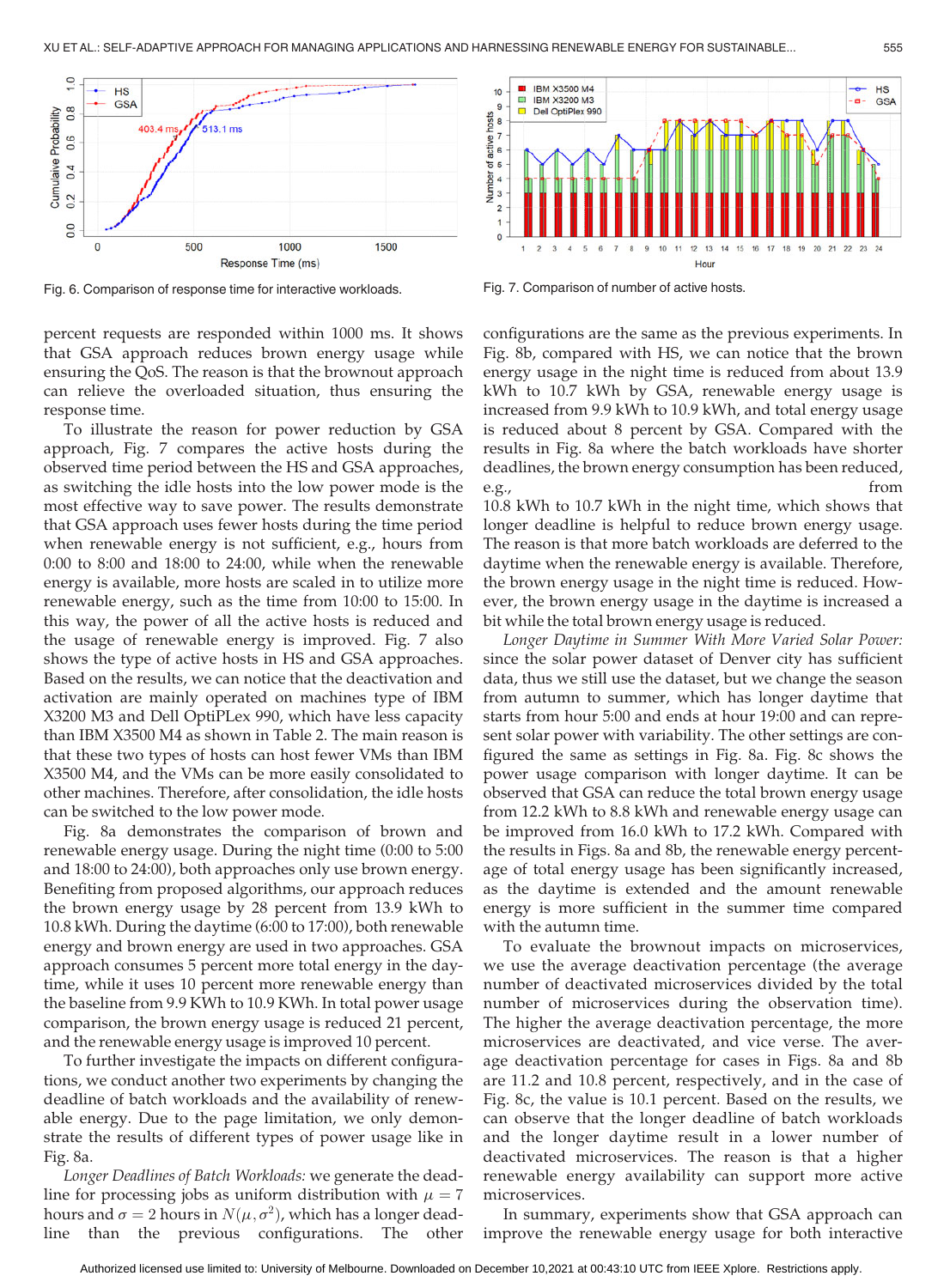

Fig. 8. Power usage comparison of different types of energy sources.

and batch workloads by applying brownout mechanism and deferring the execution of batch workloads. Our proposed approach can switch more machines into low power mode when renewable energy is not sufficient while the QoS of workloads is also ensured.

# 8 CONCLUSION AND FUTURE WORK

Our self-adaptive approach for managing applications and harnessing renewable energy brings up many opportunities to optimize the energy efficiency problem in cloud computing environment. In this paper, we proposed a multiple layers perspective model for interactive and batch workloads by considering renewable energy. We also introduced a self-adaptive and renewable energy-aware approach deriving from the perspective model. The proposed approach improves the usage of renewable energy and reduces the usage of brown energy while ensuring the QoS requirement of workloads. We apply a solar radiation prediction method to predict solar power at Denver City and integrate it into our proposed approach. We utilize brownout mechanism to dynamically deactivate/activate optional components in the system for interactive workloads and use a deferring algorithm to defer the execution of batch workloads to the time when renewable energy is available. VM consolidation and host scaling are also applied to reduce the number of active hosts.

We developed a prototype system to evaluate the performance of our proposed approach. In the prototype system, the physical resources are managed by OpenStack and the services are managed by Docker Swarm. We take advantage of the APIs from these platforms to monitor, manage, and provision the resources to services. The effectiveness of our proposed approach is showed through the experimental evaluations with a microservices-based web system and the workloads from real traces. The results show that our proposed approach is able to improve the usage of renewable energy while satisfying the constraints of workloads.

As future work, we would like to include the battery model in [16], which can store renewable energy and improve energy usage. We also plan to extend our prototype system for multiple clouds in the different time zones to support workload shifts in data centers and minimize the carbon footprint in a global view.

Fog and Edge computing extend the cloud services to the edge of the network, which can improve the user experience and system performance by reducing latency. However, the IoT and edge devices have power constraints, for example, they are powered by battery or they need to harness renewable energy. Therefore, the energy should be used in an efficient manner. The brownout approach can support to optimize the energy usage for these devices by temporarily deactivating some optional application components. As another future work, we would like to apply the brownout approach to mobile edge computing for managing the energy usage of IoT or edge devices.

## ACKNOWLEDGMENTS

This work was supported by the Key-Area Research and Development Program of Guangdong Province (NO. 2020B010164003), Science and Technology Development Fund of Macao S.A.R (FDCT) under number 0015/2019/ AKP, Shenzhen Discipline Construction Project for Urban Computing and Data Intelligence, SIAT Innovation Program for Excellent Young Researchers and ARC Discovery Project.

## **REFERENCES**

- [1] C. Kilcioglu, J. M. Rao, A. Kannan, and R. P. McAfee, "Usage patterns and the economics of the public cloud," in Proc. 26th Int. Conf. World Wide Web, 2017, pp. 83–91. [Online]. Available: [https://doi.](https://doi.org/10.1145/3038912.3052707) [org/10.1145/3038912.3052707](https://doi.org/10.1145/3038912.3052707)
- [2] Y. Chen et al., "Outage prediction and diagnosis for cloud service systems," in Proc. World Wide Web Conf., 2019, pp. 2659–2665. [Online]. Available:<http://doi.acm.org/10.1145/3308558.3313501>
- [3] W. Jiang, Z. Jia, S. Feng, F. Liu, and H. Jin, "Fine-grained warm water cooling for improving datacenter economy," in Proc. 46th Int. Symp. Comput. Architecture, 2019, pp. 474–486. [Online]. Available:<http://doi.acm.org/10.1145/3307650.3322236>
- [4] M. Avgerinou, P. Bertoldi, and L. Castellazzi, "Trends in data centre energy consumption under the european code of conduct for data centre energy efficiency," Energies, vol. 10, no. 10, 2017, Art. no. 1470.
- [5] B. Whitehead, D. Andrews, A. Shah, and G. Maidment, "Assessing the environmental impact of data centres part 1: Background, energy use and metrics," Building Environ., vol. 82, pp. 151–159, 2014.
- [6] P. Delforge, "Data center efficiency assessment scaling up energy efficiency across the data center industry: Evaluating key drivers and barriers," 2014. [Online]. Available: [https://www.](https://www.infrastructureusa.org/scaling-up-energy-efficiency-across-t he-data-center-industry/) [infrastructureusa.org/scaling-up-energy-efficiency-across-t he](https://www.infrastructureusa.org/scaling-up-energy-efficiency-across-t he-data-center-industry/)[data-center-industry/](https://www.infrastructureusa.org/scaling-up-energy-efficiency-across-t he-data-center-industry/)
- M. Pedram, "Energy-efficient datacenters," IEEE Trans. Comput.-Aided Design Integr. Circuits Syst., vol. 31, no. 10, pp. 1465–1484, Oct. 2012.
- [8] A. Beloglazov and R. Buyya, "OpenStack Neat: A framework for dynamic and energy-efficient consolidation of virtual machines in OpenStack clouds," Concurrency Comput., Pract. Experience, vol. 27, no. 5, pp. 1310–1333, 2015.
- [9] A. Belog1azov and R. Buyya, "Managing overloaded hosts for dynamic consolidation of virtual machines in cloud data centers under quality of service constraints," IEEE Trans. Parallel Distrib. Syst., vol. 24, no. 7, pp. 1366–1379, Jul. 2013.
- [10] B. Clement, "Rightscale 2017 state of the cloud report uncovers cloud adoption trends," 2017. [Online]. Available: [https://www.](https://www.rightscale.com/press-releases/) [rightscale.com/press-releases/](https://www.rightscale.com/press-releases/)
- [11] S. Newman, Building Microservices. Sebastopol, CA, USA: O'Reilly Media, Inc., 2015.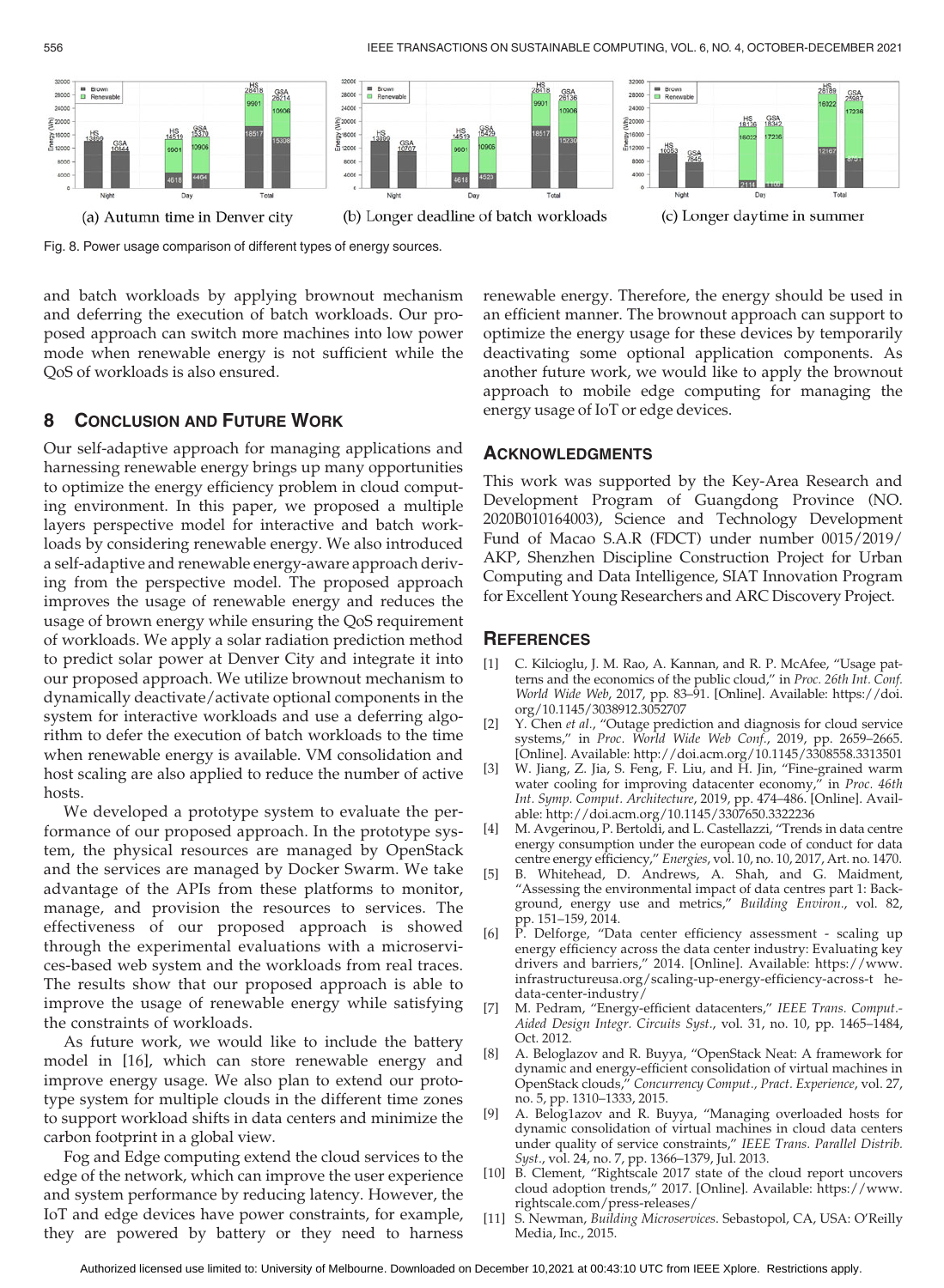- [12] Z. Ren et al., "Migrating web applications from monolithic structure to microservices architecture," in Proc. 10th Asia-Pacific Symp. Internetware, 2018, pp. 7:1–7:10. [Online]. Available: [http://doi.](http://doi.acm.org/10.1145/3275219.3275230) [acm.org/10.1145/3275219.3275230](http://doi.acm.org/10.1145/3275219.3275230)
- [13] M. Xu and R. Buyya, "Brownout approach for adaptive management of resources and applications in cloud computing systems: A taxonomy and future directions," ACM Comput. Surv., vol. 52, no. 1, pp. 8:1–8:27, 2019.
- [14] Z. Liu et al., "Renewable and cooling aware workload management for sustainable data centers," ACM SIGMETRICS Perform. Eval. Rev., vol. 40, no. 1, pp. 175–186, 2012.
- [15] Z. Han, H. Tan, G. Chen, R. Wang, Y. Chen, and F. C. M. Lau, "Dynamic virtual machine management via approximate Markov decision process," in Proc. 35th Annu. IEEE Int. Conf. Comput. Commun., 2016, pp. 1–9.
- [16] Í. Goiri, W. Katsak, K. Le, T. D. Nguyen, and R. Bianchini, "Parasol and GreenSwitch: Managing datacenters powered by renewable energy," ACM SIGARCH Comput. Architecture News, vol. 41, no. 1, pp. 51–64, 2013.
- [17] A. Beloglazov, J. Abawajy, and R. Buyya, "Energy-aware resource allocation heuristics for efficient management of data centers for cloud computing," Future Gener. Comput. Syst., vol. 28, no. 5, pp. 755–768, 2012.
- [18] K. H. Kim, A. Beloglazov, and R. Buyya, "Power-aware provisioning of virtual machines for real-time cloud services," Concurrency Comput.: Pract. Experience, vol. 23, no. 13, pp. 1491–1505, 2011.
- [19] H. Liu et al., "Thermal-aware and DVFS-enabled big data task scheduling for data centers," IEEE Trans. Big Data, vol. 4, no. 2, pp. 177–190, Jun. 2018.
- [20] F. Teng, L. Yu, T. Li, D. Deng, and F. Magoulès, "Energy efficiency of VM consolidation in IaaS clouds," The J. Supercomputing, vol. 73, pp. 782–809, 2017.
- [21] T. H. Nguyen, M. D. Francesco, and A. Yla-Jaaski , "Virtual machine consolidation with multiple usage prediction for energyefficient cloud data centers," IEEE Trans. Services Comput., vol. 13, no. 1, pp. 186–199, Jan./Feb. 2020.
- [22] M. Xu, A. V. Dastjerdi, and R. Buyya, "Energy efficient scheduling of cloud application components with brownout," IEEE Trans. Sustain. Comput., vol. 1, no. 2, pp. 40–53, Jul.–Dec. 2016.
- [23] M. S. Hasan, F. Alvares, T. Ledoux, and J.-L. Pazat, "Investigating energy consumption and performance trade-off for interactive cloud application," IEEE Trans. Sustain. Comput., vol. 2, no. 2, pp. 113–126, Apr.–Jun. 2017.
- [24] X. Li, X. Jiang, P. Garraghan, and Z. Wu, "Holistic energy and failure aware workload scheduling in cloud datacenters," Future Gener. Comput. Syst., vol. 78, pp. 887–900, 2018.
- [25] Z. Liu et al., "Renewable and cooling aware workload management for sustainable data centers," ACM SIGMETRICS Perform. Eval. Rev., vol. 40, no. 1, pp. 175–186, 2012.
- [26] M. Xu, A. N. Toosi, B. Bahrani, R. Razzaghi, and M. Singh, "Optimized renewable energy use in green cloud data centers," in Proc. Int. Conf. Service-Oriented Comput., 2019, pp. 314-330.
- [27] D. Cheng, X. Zhou, P. Lama, M. Ji, and C. Jiang, "Energy efficiency aware task assignment with DVFS in heterogeneous hadoop clusters," IEEE Trans. Parallel Distrib. Syst., vol. 29, no. 1, pp. 70–82, Jan. 2018.
- [28] L. Tomás, C. Klein, J. Tordsson, and F. Hernández-Rodríguez, "The straw that broke the camel's back: Safe cloud overbooking with application brownout," in Proc. IEEE Int. Conf. Cloud Auton. Comput., 2014, pp. 151–160.
- [29] M. Shahrad, C. Klein, L. Zheng, M. Chiang, E. Elmroth, and D. Wentzlaff, "Incentivizing self-capping to increase cloud utilization," in Proc. Symp. Cloud Comput., 2017, pp. 52–65.
- [30] M. Xu and R. Buyya, "Energy efficient scheduling of application components via brownout and approximate Markov decision process," in Proc. 15th Int. Conf. Service-Oriented Comput., 2017, pp. 206–220.
- [31] M. Xu, A. N. Toosi, and R. Buyya, "iBrownout: An integrated approach for managing energy and brownout in container-based clouds," IEEE Trans. Sustain. Comput., vol. 4, no. 1, pp. 53–66, Jan.–Mar. 2019.
- [32] A. M. Al-Qawasmeh , S. Pasricha, A. A. Maciejewski, and H. J. Siegel, "Power and thermal-aware workload allocation in heterogeneous data centers," IEEE Trans. Comput., vol. 64, no. 2, pp. 477–491, Feb. 2015.
- [33] Q. Tang, S. K. S. Gupta, and G. Varsamopoulos, "Energyefficient thermal-aware task scheduling for homogeneous high-performance computing data centers: A cyber-physical approach," IEEE Trans. Parallel Distrib. Syst., vol. 19, no. 11, pp. 1458–1472, Nov. 2008.
- [34] Docker documentation | docker documentation. 2017. [Online]. Available:<https://docs.docker.com/>
- [35] Swarm mode overview | docker documentation. 2018. [Online]. Available:<https://docs.docker.com/engine/swarm/>
- [36] Production-grade container orchestration kubernetes. 2018. [Online]. Available:<https://kubernetes.io/>
- [37] Apache mesos. 2018. [Online]. Available:<http://mesos.apache.org/>
- [38] Vmware official site. 2018. [Online]. Available: [https://www.](https://www.vmware.com/) [vmware.com/](https://www.vmware.com/)
- [39] Open source software for creating private and public clouds. 2018. [Online]. Available:<https://www.openstack.org/>
- [40] V. Nallur and R. Bahsoon, "A decentralized self-adaptation mechanism for service-based applications in the cloud," IEEE Trans. Softw. Eng., vol. 39, no. 5, pp. 591–612, May 2013.
- [41] T. Chen and R. Bahsoon, "Self-adaptive and online QoS modeling for cloud-based software services," IEEE Trans. Softw. Eng., vol. 43, no. 5, pp. 453–475, May 2017.
- [42] K. Zheng, X. Wang, L. Li, and X. Wang, "Joint power optimization of data center network and servers with correlation analysis," in Proc. IEEE Conf. Comput. Commun., 2014, pp. 2598–2606.
- [43] T. Kaur and I. Chana, "Energy efficiency techniques in cloud computing: A survey and taxonomy," ACM Comput. Surv., vol. 48, no. 2, pp. 1–46, 2015.
- [44] J. D. Moore, J. S. Chase, P. Ranganathan, and R. K. Sharma, "Making scheduling" cool": Temperature-aware workload placement in data centers," in Proc. USENIX Annu. Techn. Conf., 2005, pp. 61–75.
- $[45]$  A. N. Toosi, C. Qu, M. D. de Assunção, and R. Buyya, "Renewable-aware geographical load balancing of web applications for sustainable data centers," J. Netw. Comput. Appl., vol. 83, pp. 155–168, 2017.
- [46] K. Y. Bae, H. S. Jang, and D. K. Sung, "Hourly solar irradiance prediction based on support vector machine and its error analysis," IEEE Trans. Power Syst., vol. 32, no. 2, pp. 935–945, Mar. 2017.
- [47] S. Belaid and A. Mellit, "Prediction of daily and mean monthly global solar radiation using support vector machine in an arid climate," Energy Convers. Manage., vol. 118, pp. 105–118, 2016.
- [48] Docker, "Docker documentation | docker documentation. 2017. [Online]. Available:<https://docs.docker.com/>



Minxian Xu (Member, IEEE) received the BSc and MSc degrees in software engineering from the University of Electronic Science and Technology of China, China, in 2012 and 2015, respectively, and the PhD degree from the University of Melbourne, Australia, in 2019. He is currently an assistant professor at the Shenzhen Institutes of Advanced Technology, Chinese Academy of Sciences, China. His research interests include resource scheduling and optimization in cloud computing. He has coauthored more than 20 peer-reviewed papers pub-

lished in prominent international journals and conferences, such as the ACM Computing Surveys, the IEEE Transactions on Sustainable Comput-<br>ing. the IEEE Transactions on Automation Science and the IEEE Transactions on Automation Engineering, the Journal of Parallel and Distributed Computing, the Concurrency and Computation: Practice and Experience, International Conference on Service-Oriented Computing. His PhD Thesis was awarded the 2019 IEEE TCSC Outstanding PhD Dissertation Award. For more information, please visit minxianxu.info.